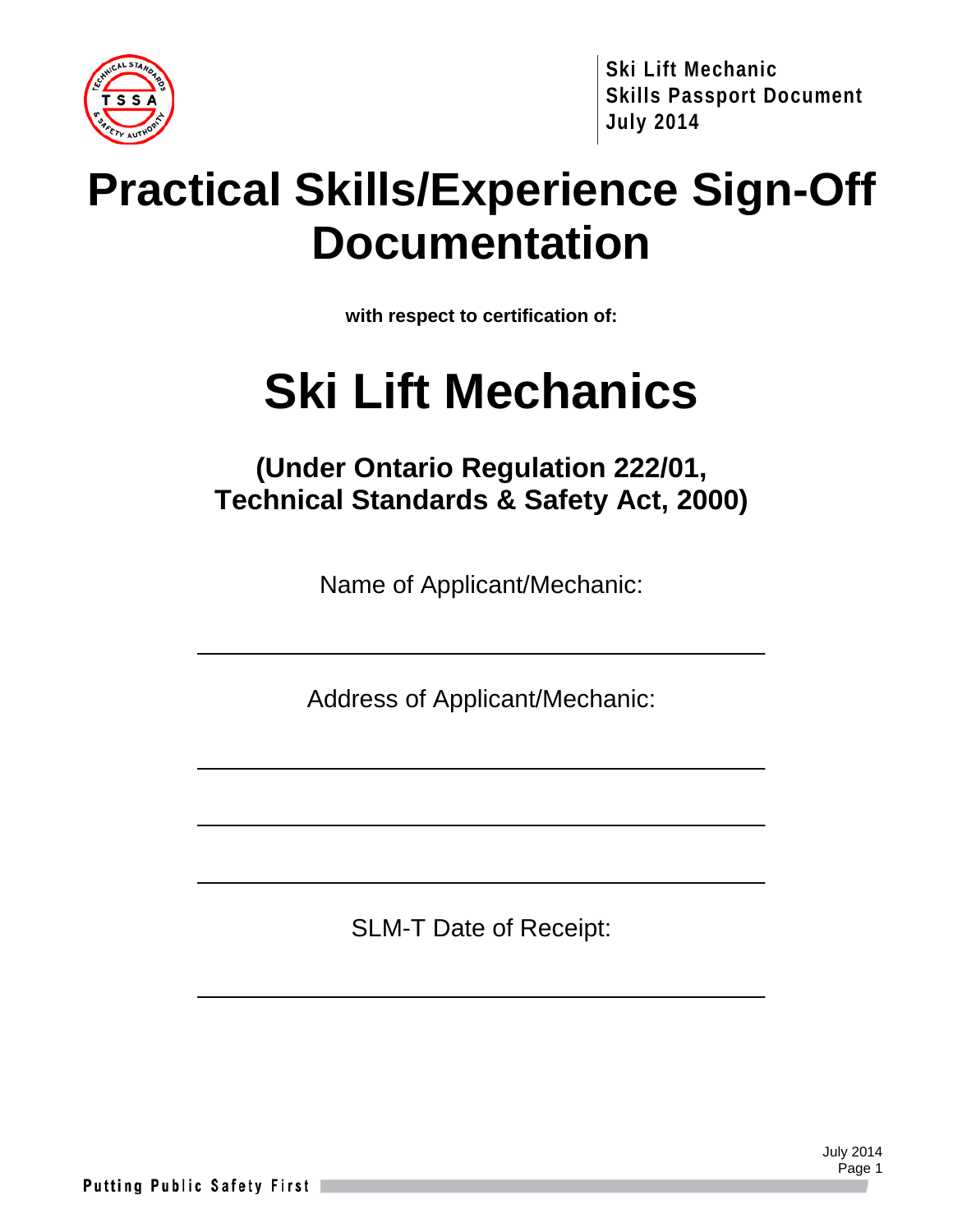

## **Practical Skills Sign-Off Document Introduction:**

The Ski Lift Mechanic Practical Skills Sign-Off Document (Skills Passport) has been developed by the Technical Standards & Safety Authority (TSSA) in conjunction with the Ski Lift Training and Certification Advisory Board (TCAB). TSSA has endorsed the use of the skills passport and it is therefore a mandatory requirement for Mechanics-in-Training as they accumulate work experience.

The skills passport is designed to provide a graphic representation of the experience and skills acquired in a number of specific areas within the passenger ropeway/ski lift industry. In addition to being a requirement for certification, the document will also serve to point supervising mechanics, inspectors, employers and Mechanics-in-Training toward those areas in which additional experience may be needed. The responsibility for ensuring that the document is kept up-to-date rests with the Mechanic-in-Training and not the employer.

The sections of the document reflect the skills and training objectives that are contained in the training requirements for Ski Lift Mechanics.

The following table illustrates the modules required for each of the respective certificates of qualification.

#### **Required Work Experience Sign-off Table:**

| <b>Training Modules/Unit:</b>                                                            | <b>SLM-A</b> | <b>SLM-B</b> | <b>SLM-C</b> | <b>SLM-F</b> |
|------------------------------------------------------------------------------------------|--------------|--------------|--------------|--------------|
| M1: Operate Ski Lift/Passenger Ropeways                                                  | X            | X            | X            |              |
| M2: Inspect Ski Lift/Passenger Ropeways                                                  | X            | X            | X            | X            |
| M3: Trouble Shooting Ski Lift Systems                                                    | X            | X            | X            |              |
| M4: Repair, Replace & Modify Ski Lift/Passenger Ropeway Systems<br>& Ancillary Equipment | X            | X            | X            |              |
| M5: Performance Test Ski Lift/Passenger Ropeway Systems                                  | X            | $\times$     | $\times$     | X            |
| M6: Document Work Activities                                                             | X            | X            | X            |              |
| M7: Work Safely                                                                          | X            | X            | X            | X            |

## **How To Use The Sign-Off Document:**

Each of the required skills that need to be demonstrated is listed under each of the skill areas that have been identified as essential for the specific certificate. Within each of the skills listed you will see a sign-off section for the Mechanic-in-Training and a section for the Supervising Mechanic. Both the Mechanic-in-Training and the Supervising Mechanic must sign and date each section after the required skills have been successfully mastered and demonstrated. This demonstration of skills must be witnessed and attested to by the Supervising Mechanic.

**NOTE: The Supervising Mechanic must be a current (and valid) SLM-A, SLM-B, SLM-C or SLM-F certificate holder (as appropriate) and has the responsibility of ensuring they have witnessed the demonstration of the skill and that they are fully satisfied the Mechanic-in-Training has mastered the skill as specified.**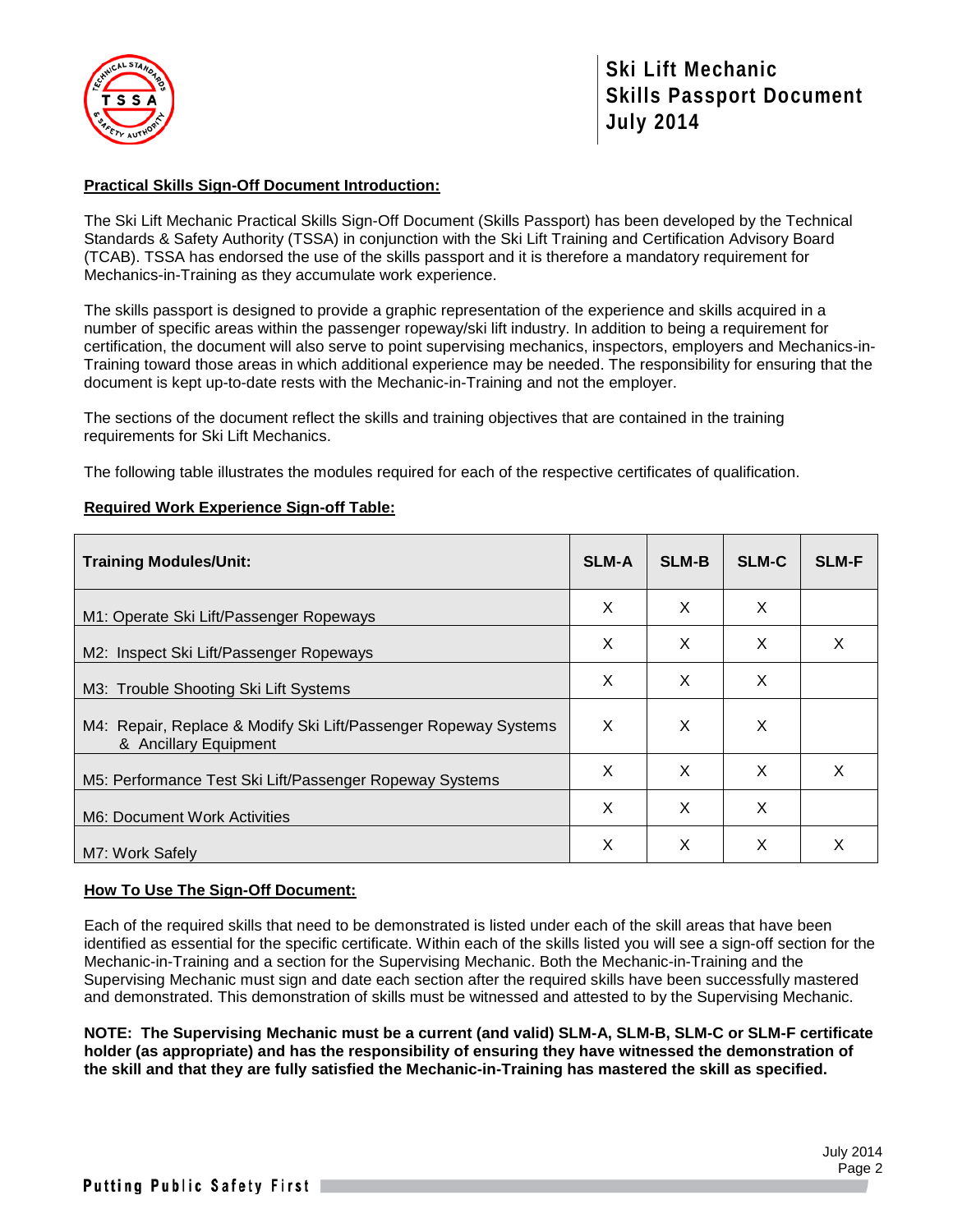

## **Skills Audit:**

By submitting this document you have made a declaration that you possess the signed-off skills. At any time during the Mechanic-in-Training period as an Ski Lift Mechanic, you may be audited. What this means is that a TSSA Inspector may challenge your knowledge on the skills for which you have been signed-off. You may be asked to demonstrate the skill(s) to the Inspector upon request.

## **Additional Requirements:**

**Once the skills passport has been completed** *(as required for the category the Mechanic-in-Training is pursuing)* the Mechanic-in-Training will be required to submit, along with their application for certification to TSSA:

- 1. Letter(s) from past and present employers attesting to the sign-off within the skills passport document;
- 2. a letter from the Mechanic-in-Training stating that the required hours of work experience has been achieved;
- 3. verification of successful completion of the Ski Lift Phase 1 Examination (Acts, Codes and Regulations);
- 4. verification of successful completion of the Ski Lift Phase 2 Examination (Category Specific);
- 5. include payment for the certification fee of \$75.00 and the exam fee of \$75.00 (total of \$150.00).

Once the application is approved and you have met all of the requirements, including writing and passing the TSSA exam (a minimum of 70% is required); a Certificate of Qualification will be issued.

#### **Description/Duties:**

The **Ski Lift Mechanic** installs, inspects, repairs and maintains passenger ropeways and associated equipment to the standard required by safety regulations and to the level of operational effectiveness required by the business using them by:

- Coordinating the construction and installation of passenger ropeway systems and associated equipment, in cooperation with the passenger ropeway manufacturer, including siting, erecting towers and stations, rigging and laying out of cable and electrical/hydraulic systems
- Operating passenger ropeways
- Visually inspecting passenger ropeway systems including the drive terminal, return terminal, tensioning equipment, loading/unloading areas, line equipment, passenger carriers and safety systems
- Testing the performance of all passenger ropeway systems including the following tests: non-destructive structural tests, load tests, torque tests, slip tests, oil checks, pressure tests, voltage tests and vibration analysis
- Diagnosing passenger ropeway system performance
- Supervising and participating in repair, replacement or modification of passenger ropeway systems and equipment

#### **A Ski Lift Mechanic** demonstrates knowledge of:

- Theory of operation and maintenance of passenger ropeway drive systems, terminals, safety circuits and tensioning systems
- Maintenance of braking systems, ropes, towers, carriers and conveyor systems
- Legislation, regulations and standards of operation and maintenance for passenger ropeway systems as per manufacturer's requirements

July 2014 Page 3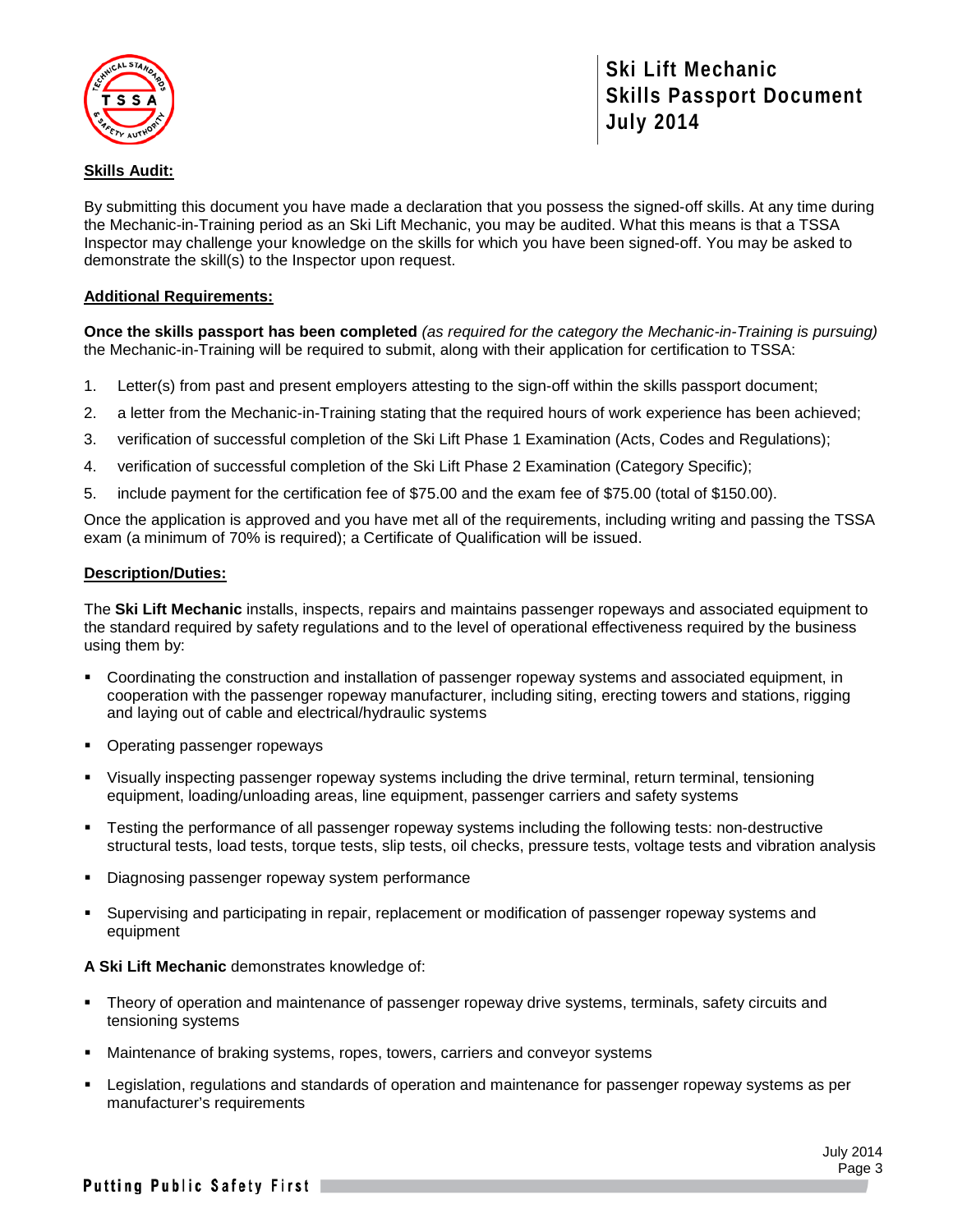

## **Additional Notes:**

This document should accurately reflect the experience and training of the Mechanic-in-Training.

Grey shaded sections are not a mandatory sign off however since they are mandatory under other jurisdictions it is recommended that proof of completion is attached to this document.

When applying for certification under Ontario Regulation 222/01, those applicants with an Ontario Certificate of Qualification in a related field, and relevant trade experience may qualify for a reduction in the Practical/Demonstrated Skills Requirements as outlined in the Ski Lift Mechanic Policies and Procedures Document.

The hours shown in the table below and in each Training Module/Unit are a recommendation/guideline for the Mechanic-In-Training to follow for the specific tasks defined. The Mechanic-In-Training must abide by the required number of hours for the classification applying for, found in the Ski Lift Mechanic Policies and Procedures Document.

## **Breakdown of the recommended hours per unit:**

| <b>Training Modules/Unit:</b>                                                            | <b>SLM-A</b> | <b>SLM-B</b> | <b>SLM-C</b> | <b>SLM-F</b> |
|------------------------------------------------------------------------------------------|--------------|--------------|--------------|--------------|
| M1: Operate Ski Lift/Passenger Ropeways                                                  | 900          | 850          | 425          |              |
| M2: Inspect Ski Lift/Passenger Ropeways                                                  | 2050         | 1700         | 850          | 265          |
| M3: Trouble Shooting Ski Lift Systems                                                    | 1550         | 775          | 389          |              |
| M4: Repair, Replace & Modify Ski Lift/Passenger Ropeway Systems<br>& Ancillary Equipment | 650          | 489          | 164          |              |
| M5: Performance Test Ski Lift/Passenger Ropeway Systems                                  | 750          | 500          | 76           | 50           |
| M6: Document Work Activities                                                             | 50           | 50           | 50           |              |
| M7: Work Safely                                                                          | 50           | 50           | 50           | 5            |
| <b>Total Hours for Training Modules/Units:</b>                                           | 6000         | 4414         | 1954         | 320          |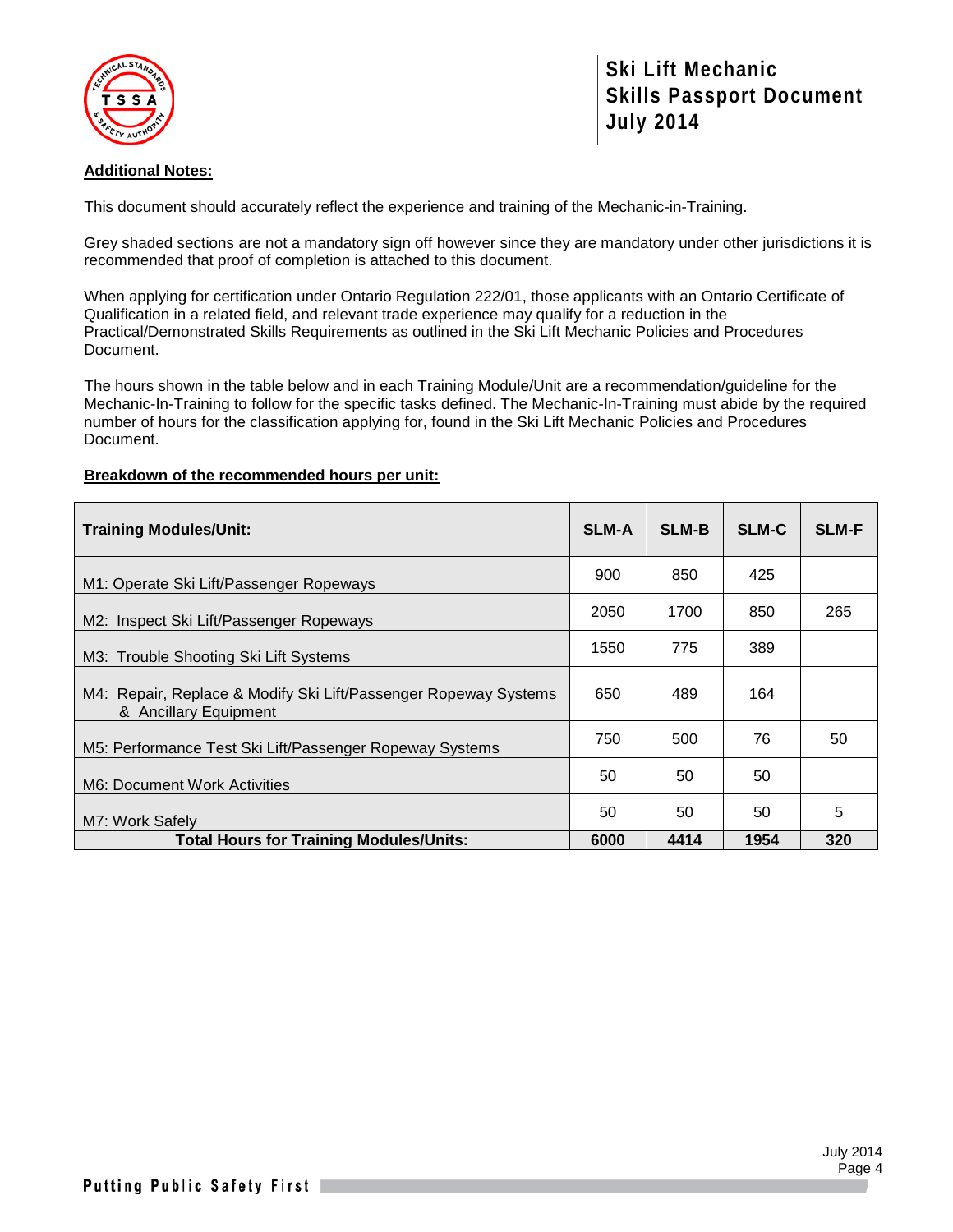

| <b>Unit</b><br>No.                                                                                                                                                                                                                                                                                                                                      | PERFORMANCE OBJECTIVES (ON-THE-JOB SKILL SETS)                                                                                                                                                                                                                                                                                                                                                                                                                                                                                                                                                                                                                                                                                                           |                                                                                                                                                                                                                                                                                                         |  |
|---------------------------------------------------------------------------------------------------------------------------------------------------------------------------------------------------------------------------------------------------------------------------------------------------------------------------------------------------------|----------------------------------------------------------------------------------------------------------------------------------------------------------------------------------------------------------------------------------------------------------------------------------------------------------------------------------------------------------------------------------------------------------------------------------------------------------------------------------------------------------------------------------------------------------------------------------------------------------------------------------------------------------------------------------------------------------------------------------------------------------|---------------------------------------------------------------------------------------------------------------------------------------------------------------------------------------------------------------------------------------------------------------------------------------------------------|--|
| $\mathbf{1}$                                                                                                                                                                                                                                                                                                                                            | OPERATE SKI LIFT/PASSENGER ROPEWAYS/CONVEYORS                                                                                                                                                                                                                                                                                                                                                                                                                                                                                                                                                                                                                                                                                                            |                                                                                                                                                                                                                                                                                                         |  |
|                                                                                                                                                                                                                                                                                                                                                         | Unit 1 Hours: SLM-A 900 / SLM-B 850 / SLM-C 425 / SLM-F N/A                                                                                                                                                                                                                                                                                                                                                                                                                                                                                                                                                                                                                                                                                              |                                                                                                                                                                                                                                                                                                         |  |
| $1.1$<br>Hours:<br>$A - 200$<br>$B - 200$<br>$C - 100$<br>$F - N/A$                                                                                                                                                                                                                                                                                     | Carry out pre-operational checks by preparing and maintaining accurate records on lift<br>installations; assessing the safety of the lift installation by observing the status of the evacuation<br>drives, low voltage control circuits, passenger ropeway operator controls, safety circuit, safety<br>sensors and switches, communication systems, anti roll-back device, emergency brakes, service<br>brake, tensioning systems, prime mover, belt and chain drives, evacuation drive, clearance along lift<br>line and safety gate; process of informing authorities of lift equipment defects and notification of<br>authorities of lift operation incidents so that diagnostic checklists are followed and records and<br>reports are filled out. |                                                                                                                                                                                                                                                                                                         |  |
|                                                                                                                                                                                                                                                                                                                                                         | <b>Mechanic-In-Training Signature and Date</b>                                                                                                                                                                                                                                                                                                                                                                                                                                                                                                                                                                                                                                                                                                           | <b>Supervising Mechanic Signature and Date</b><br>Certificate #:                                                                                                                                                                                                                                        |  |
| $1.2$<br>Hours:<br>$A - 150$<br>$B - 150$<br>$C - 75$<br>$F - N/A$                                                                                                                                                                                                                                                                                      | Verify loading and unloading procedures by ensuring loading and unloading ramps are<br>maintained as per the ski area's policy, proper signage is in place, and loading and unloading<br>procedures are in accordance with the resort lift operations manual.                                                                                                                                                                                                                                                                                                                                                                                                                                                                                            |                                                                                                                                                                                                                                                                                                         |  |
|                                                                                                                                                                                                                                                                                                                                                         | <b>Mechanic-In-Training Signature and Date</b>                                                                                                                                                                                                                                                                                                                                                                                                                                                                                                                                                                                                                                                                                                           | <b>Supervising Mechanic Signature and Date</b><br>Certificate #:                                                                                                                                                                                                                                        |  |
| Resolve unanticipated occurrences by recognizing and responding to incidents and problems as<br>$1.3$<br>they happen; accurately diagnosing the cause of the problem and normalizing the operation of the<br>Hours:<br>lift; so that injury to persons or damage to the lift are avoided or reduced to a minimum.<br>$A - 150$<br>$B - 150$<br>$C - 75$ |                                                                                                                                                                                                                                                                                                                                                                                                                                                                                                                                                                                                                                                                                                                                                          |                                                                                                                                                                                                                                                                                                         |  |
| $F - N/A$                                                                                                                                                                                                                                                                                                                                               | <b>Mechanic-In-Training Signature and Date</b>                                                                                                                                                                                                                                                                                                                                                                                                                                                                                                                                                                                                                                                                                                           | <b>Supervising Mechanic Signature and Date</b><br>Certificate #:                                                                                                                                                                                                                                        |  |
| 1.4<br>Hours:<br>$A - 150$<br>$B - 100$                                                                                                                                                                                                                                                                                                                 | Prepare operation reports by completing and filing operation/incident forms so that documents are<br>clear, concise and explain the issue with no significant unanswered questions.                                                                                                                                                                                                                                                                                                                                                                                                                                                                                                                                                                      |                                                                                                                                                                                                                                                                                                         |  |
| $C - 50$<br>$F - N/A$                                                                                                                                                                                                                                                                                                                                   | <b>Mechanic-In-Training Signature and Date</b>                                                                                                                                                                                                                                                                                                                                                                                                                                                                                                                                                                                                                                                                                                           | <b>Supervising Mechanic Signature and Date</b><br>Certificate #:                                                                                                                                                                                                                                        |  |
| 1.5<br>Hours:<br>$A - 250$<br>$B - 250$<br>$C - 125$<br>$F - N/A$                                                                                                                                                                                                                                                                                       | additional operational assistance.                                                                                                                                                                                                                                                                                                                                                                                                                                                                                                                                                                                                                                                                                                                       | Monitor lift operation by overseeing the lift, its environment and its associated staff using the<br>senses of sight, hearing, smell and touch and comparing its operation to the standard of operation<br>as required by regulation and area procedures; monitor operations and determine the need for |  |
|                                                                                                                                                                                                                                                                                                                                                         | <b>Mechanic-In-Training Signature and Date</b>                                                                                                                                                                                                                                                                                                                                                                                                                                                                                                                                                                                                                                                                                                           | <b>Supervising Mechanic Signature and Date</b><br>Certificate #:                                                                                                                                                                                                                                        |  |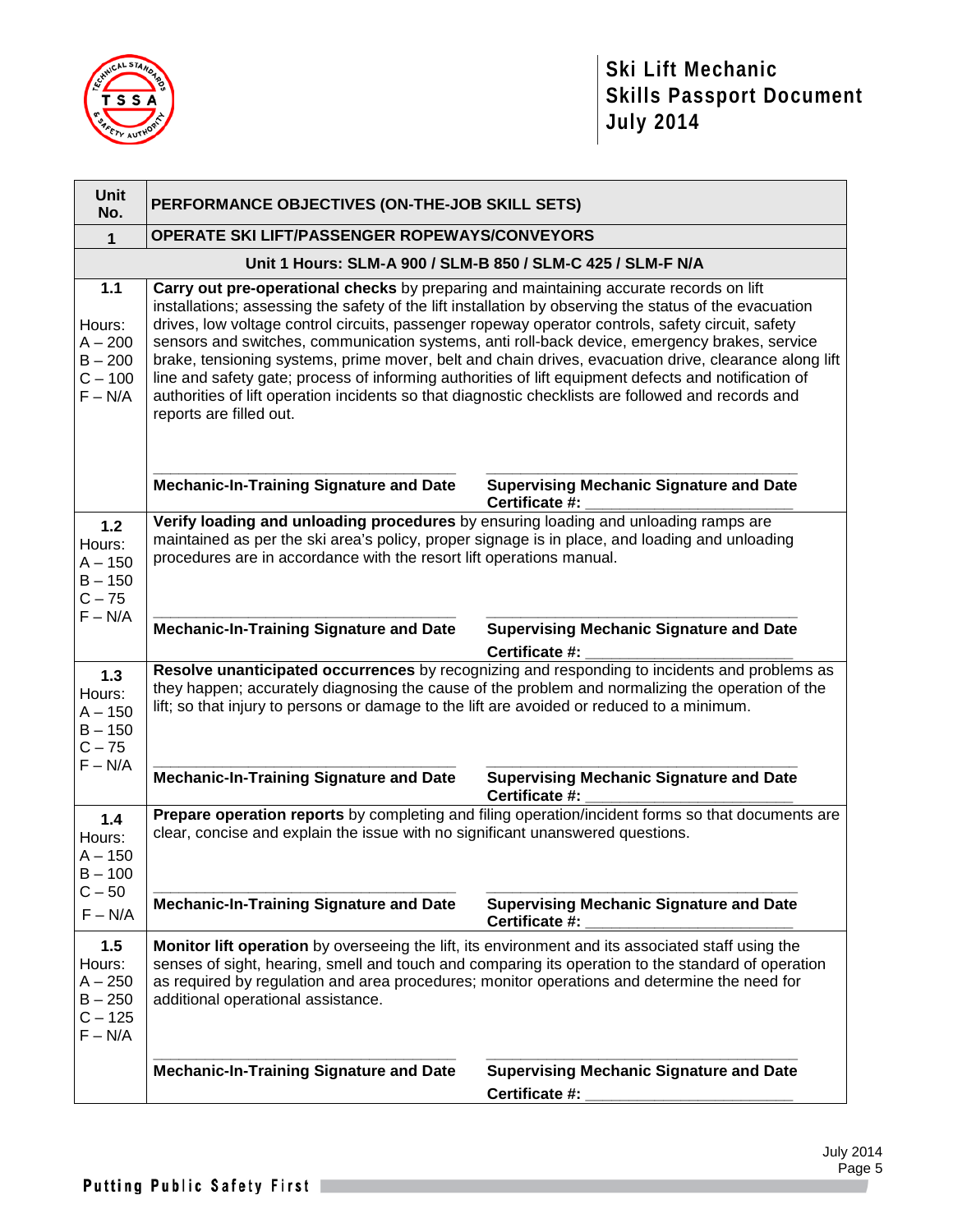

| Unit<br>No.                                                      | PERFORMANCE OBJECTIVES (ON-THE-JOB SKILL SETS)                                                                                                                                                                                                                                                                                                                                                                                                                                                                                                                                                                                                                                                                                                     |                                                                                                                                                                                                                                                                                                            |  |
|------------------------------------------------------------------|----------------------------------------------------------------------------------------------------------------------------------------------------------------------------------------------------------------------------------------------------------------------------------------------------------------------------------------------------------------------------------------------------------------------------------------------------------------------------------------------------------------------------------------------------------------------------------------------------------------------------------------------------------------------------------------------------------------------------------------------------|------------------------------------------------------------------------------------------------------------------------------------------------------------------------------------------------------------------------------------------------------------------------------------------------------------|--|
| $\overline{2}$                                                   | <b>INSPECT SKI LIFT/PASSENGER ROPEWAYS/CONVEYORS</b>                                                                                                                                                                                                                                                                                                                                                                                                                                                                                                                                                                                                                                                                                               |                                                                                                                                                                                                                                                                                                            |  |
|                                                                  | Unit 2 Hours: SLM-A 2050 / SLM-B 1700 / SLM-C 850 / SLM-F 265                                                                                                                                                                                                                                                                                                                                                                                                                                                                                                                                                                                                                                                                                      |                                                                                                                                                                                                                                                                                                            |  |
| 2.1<br>Hours:<br>$A - 50$<br>$B - 50$<br>$C - 25$                | Inspect Haul Rope - using an understanding of the construction and function of wire rope, an<br>inspection should include the markings and critical properties of the haul rope                                                                                                                                                                                                                                                                                                                                                                                                                                                                                                                                                                    |                                                                                                                                                                                                                                                                                                            |  |
| $F - 10$                                                         | <b>Mechanic-In-Training Signature and Date</b>                                                                                                                                                                                                                                                                                                                                                                                                                                                                                                                                                                                                                                                                                                     | <b>Supervising Mechanic Signature and Date</b><br>Certificate #:                                                                                                                                                                                                                                           |  |
| 2.2<br>Hours:<br>$A - 250$<br>$B - 250$<br>$C - 125$<br>$F - 50$ | system.                                                                                                                                                                                                                                                                                                                                                                                                                                                                                                                                                                                                                                                                                                                                            | Inspect Tensioning Systems (Including Counterweight and Hydraulic) - using an understanding<br>of the construction and function of wire rope, an inspection should include the markings and critical<br>properties of the entire counterweight rope and hydraulic components inclusive with the tensioning |  |
|                                                                  | <b>Mechanic-In-Training Signature and Date</b>                                                                                                                                                                                                                                                                                                                                                                                                                                                                                                                                                                                                                                                                                                     | <b>Supervising Mechanic Signature and Date</b><br>Certificate #:                                                                                                                                                                                                                                           |  |
| 2.3<br>Hours:<br>$A - 450$<br>$B - 450$<br>$C - 225$<br>$F - 50$ | Inspect Sheave Assemblies and Towers - by using the senses of sight, hearing, smell and touch<br>to observe line equipment; determining whether there is unacceptable performance or wear in one or<br>more of the haul rope alignment, sheaves, sheave liners, sheave assemblies and their function, line<br>gauge, tower alignment, carrier/grip interface, tower structural integrity, tower support accessory<br>components; safety circuit and tower head components.                                                                                                                                                                                                                                                                         |                                                                                                                                                                                                                                                                                                            |  |
|                                                                  | <b>Mechanic-In-Training Signature and Date</b>                                                                                                                                                                                                                                                                                                                                                                                                                                                                                                                                                                                                                                                                                                     | <b>Supervising Mechanic Signature and Date</b><br>Certificate #:                                                                                                                                                                                                                                           |  |
| 2.4<br>Hours:<br>$A - 250$<br>$B - 250$<br>$C - 125$<br>$F - 10$ | Inspect Terminals by using the senses of sight, hearing, smell and touch to observe terminal<br>equipment; determining whether there is unacceptable performance or wear in the station sheaves<br>and equipment, anti-rollback device and overspeed device.                                                                                                                                                                                                                                                                                                                                                                                                                                                                                       |                                                                                                                                                                                                                                                                                                            |  |
|                                                                  | <b>Mechanic-In-Training Signature and Date</b>                                                                                                                                                                                                                                                                                                                                                                                                                                                                                                                                                                                                                                                                                                     | <b>Supervising Mechanic Signature and Date</b><br>Certificate #:                                                                                                                                                                                                                                           |  |
| 2.5<br>Hours:<br>$A - 50$<br>$B - 50$<br>$C - 25$<br>$F - 10$    | Inspect Prime, Evacuation and Auxiliary Drive Units - by using the senses of sight, hearing,<br>touch and smell to observe the condition of the prime mover, evacuation, and auxiliary drives for<br>cleanliness, moisture, unusual noises, operating temperatures of motor, associated bearings,<br>pressures, hydraulic components, fuel system components, and coupling devices, unacceptable<br>vibration, fluid & grease leakage, ensure adequate ventilation, proper alignments & tensioning of<br>drive couplings as required, check all fluid levels, filters, as well as other tests and checks required<br>by manufacturers specifications and area practices. Ensure all documentation is completed properly<br>and in a timely manner. |                                                                                                                                                                                                                                                                                                            |  |
|                                                                  | <b>Mechanic-In-Training Signature and Date</b>                                                                                                                                                                                                                                                                                                                                                                                                                                                                                                                                                                                                                                                                                                     | <b>Supervising Mechanic Signature and Date</b><br>Certificate #:                                                                                                                                                                                                                                           |  |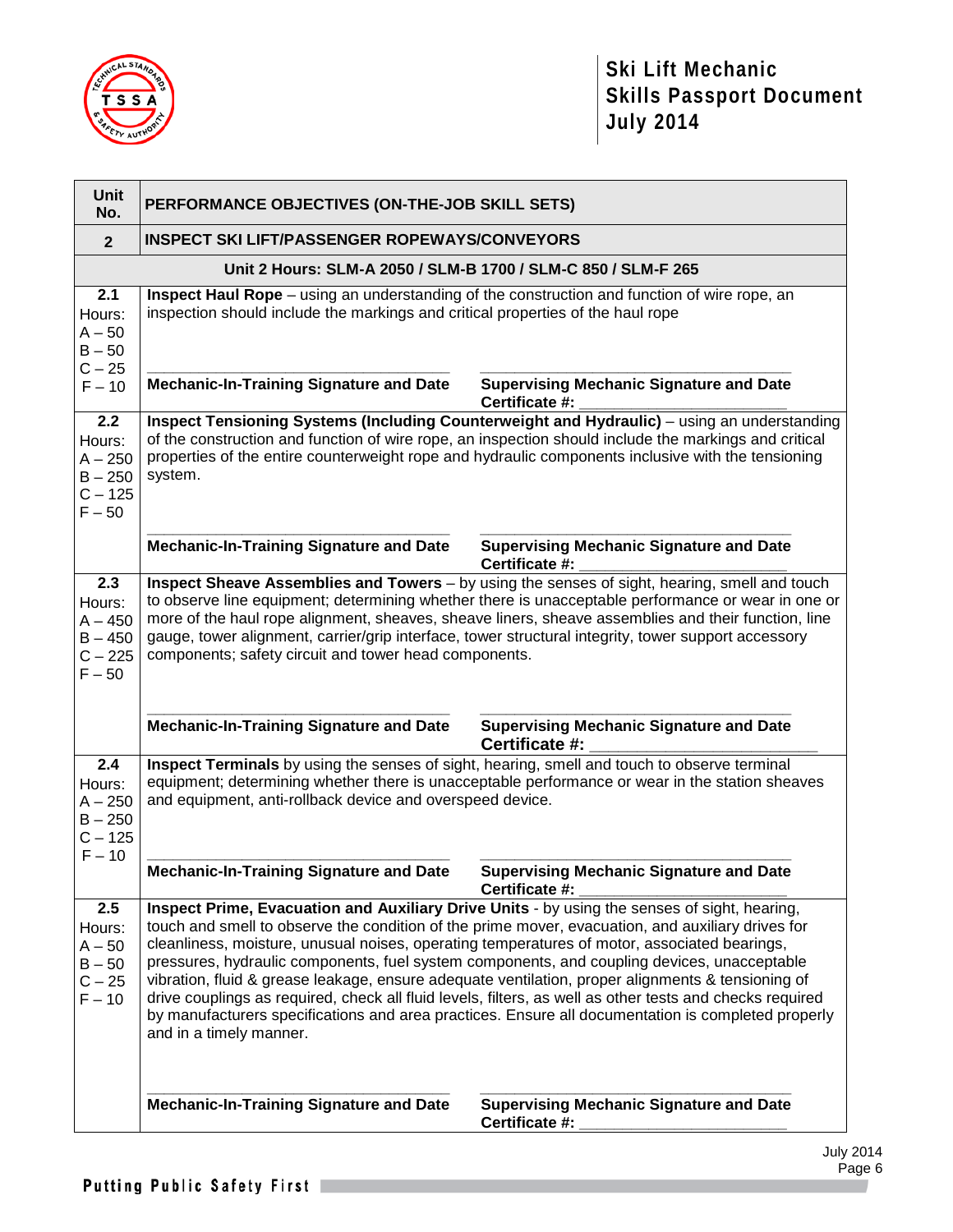

| <b>Unit</b><br>No.                                                             | PERFORMANCE OBJECTIVES (ON-THE-JOB SKILL SETS)                                                                                                                                                                                                                                                                                                                                                                                                                                                                                                                         |                                                                                                                                                                                                                                                                                                               |  |
|--------------------------------------------------------------------------------|------------------------------------------------------------------------------------------------------------------------------------------------------------------------------------------------------------------------------------------------------------------------------------------------------------------------------------------------------------------------------------------------------------------------------------------------------------------------------------------------------------------------------------------------------------------------|---------------------------------------------------------------------------------------------------------------------------------------------------------------------------------------------------------------------------------------------------------------------------------------------------------------|--|
| $\overline{2}$                                                                 | <b>INSPECT SKI LIFT/PASSENGER ROPEWAYS/CONVEYORS</b>                                                                                                                                                                                                                                                                                                                                                                                                                                                                                                                   |                                                                                                                                                                                                                                                                                                               |  |
|                                                                                | Unit 2 Hours: SLM-A 2050 / SLM-B 1700 / SLM-C 850 / SLM-F 265                                                                                                                                                                                                                                                                                                                                                                                                                                                                                                          |                                                                                                                                                                                                                                                                                                               |  |
| 2.6<br>Hours:<br>$A - 50$<br>$B - 50$<br>$C - 25$<br>$F - 5$                   | Inspect Drive Line System - by using the senses of sight, hearing, touch and smell to safely<br>observe rotating equipment and ancillary components; determining there is acceptable levels of<br>wear, adjustment, vibration, lubrication, temperature tolerances, alignment, sounds, safety devices,<br>integrity and that appropriate maintenance protocols are followed in accordance with safe working<br>practices (lock-out etc.), manufacturer recommendations/ frequency and ski area procedures. All<br>observations and actions are recorded appropriately. |                                                                                                                                                                                                                                                                                                               |  |
|                                                                                | <b>Mechanic-In-Training Signature and Date</b>                                                                                                                                                                                                                                                                                                                                                                                                                                                                                                                         | <b>Supervising Mechanic Signature and Date</b><br>Certificate #:                                                                                                                                                                                                                                              |  |
| 2.7<br>Hours:<br>$A - 450$<br>$B - 450$<br>$C - 225$<br>$F - 100$              | components, all brake application and mechanical components, following the manufacturers<br>recommendations, safe working practices and ski area protocol. Ensure all documentation is<br>completed properly in a timely manner.                                                                                                                                                                                                                                                                                                                                       | Inspect Braking System - by using the senses of sight, hearing, touch and smell inspect condition<br>of the braking systems to determine if there is acceptable wear, proper adjustment, stopping rate and<br>distance as per OEM and Code Adoption Document, inspect all electrical, hydraulic & mechanical  |  |
|                                                                                | <b>Mechanic-In-Training Signature and Date</b>                                                                                                                                                                                                                                                                                                                                                                                                                                                                                                                         | <b>Supervising Mechanic Signature and Date</b><br>Certificate #:                                                                                                                                                                                                                                              |  |
| 2.8<br>Hours:<br>$A - 50$<br>$B - 50$<br>$C - 25$<br>$F - 10$                  | Inspect Carriers by using the senses of sight, hearing, smell and touch to observe carrier<br>would lead to a breach of safety regulations or manufacturer's equipment standards.                                                                                                                                                                                                                                                                                                                                                                                      | equipment and performance; slip testing each carrier's performance; slip testing each carrier's grip<br>body and grip force mechanism and checking the gooseneck hanger, bail, seat, restraining bar and<br>foot rest for operating condition, cracks and wear ensuring that all deficiencies are found which |  |
|                                                                                | <b>Mechanic-In-Training Signature and Date</b>                                                                                                                                                                                                                                                                                                                                                                                                                                                                                                                         | <b>Supervising Mechanic Signature and Date</b><br>Certificate #:                                                                                                                                                                                                                                              |  |
| 2.9<br>Hours:<br>$A - 350$<br>$B - N/A$<br>$C - N/A$<br>$F - 80$<br>(OPTIONAL) | Inspect Detachable Acceleration/Deceleration Systems - by using the senses of sight, hearing,<br>smell and touch. Check all acceleration/deceleration mechanism components prior to operation.<br>Check tires for pressure and condition, Power Take Off (PTO) belts and pulleys for tension alignment<br>and condition. Drive sheave or gear box interface systems for condition alignment and tension.<br>Compression rails for wear and alignment. With lift running, perform thorough audio and visual<br>inspection of all components.                            |                                                                                                                                                                                                                                                                                                               |  |
|                                                                                | <b>Mechanic-In-Training Signature and Date</b>                                                                                                                                                                                                                                                                                                                                                                                                                                                                                                                         | <b>Supervising Mechanic Signature and Date</b><br>Certificate #:                                                                                                                                                                                                                                              |  |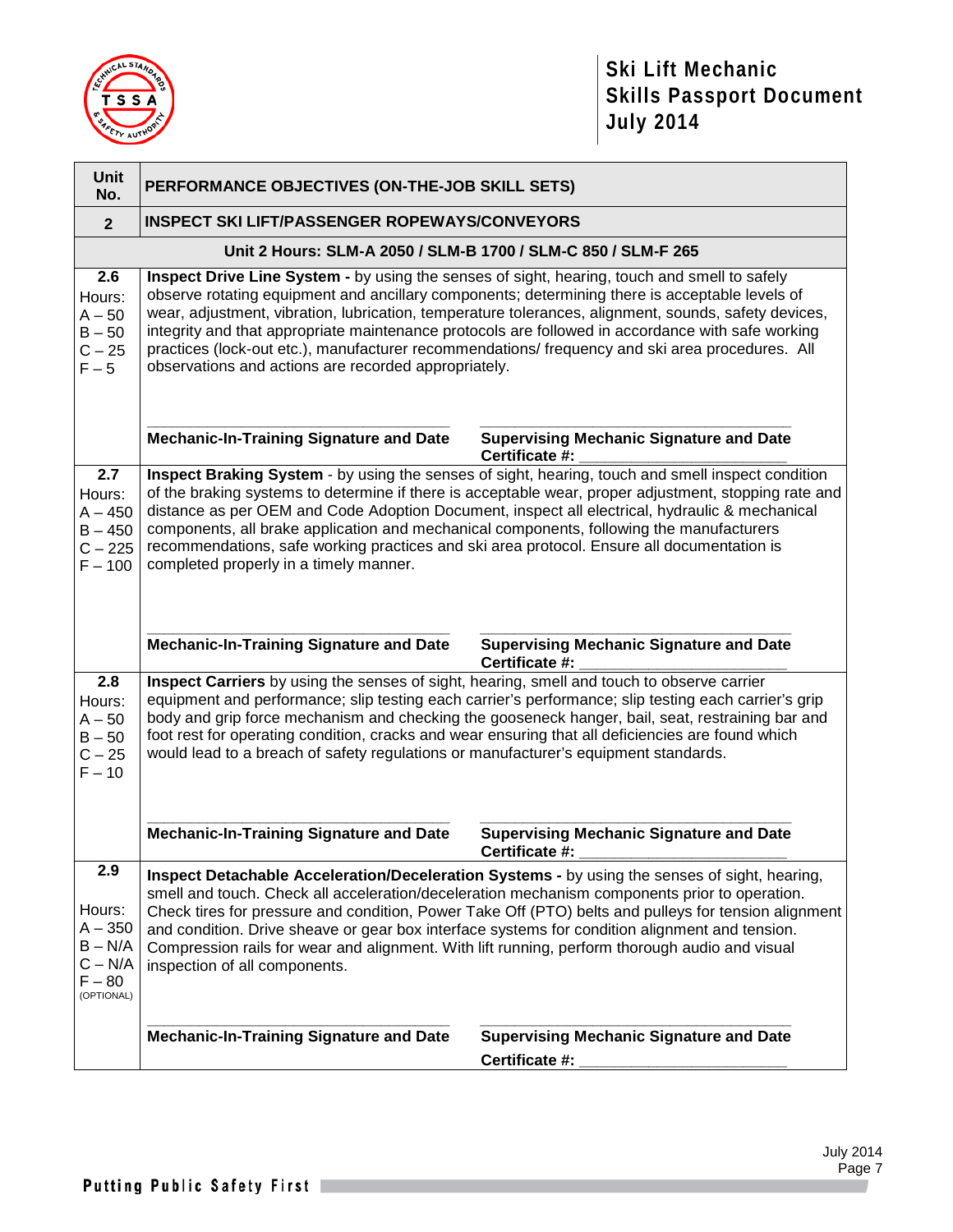

| Unit<br>No.                                                      | PERFORMANCE OBJECTIVES (ON-THE-JOB SKILL SETS)                                                           |                                                                                                                                                                                                                                                                                                                                                                                                      |  |  |
|------------------------------------------------------------------|----------------------------------------------------------------------------------------------------------|------------------------------------------------------------------------------------------------------------------------------------------------------------------------------------------------------------------------------------------------------------------------------------------------------------------------------------------------------------------------------------------------------|--|--|
| $\overline{2}$                                                   | <b>INSPECT SKI LIFT/PASSENGER ROPEWAYS/CONVEYORS</b>                                                     |                                                                                                                                                                                                                                                                                                                                                                                                      |  |  |
|                                                                  | Unit 2 Hours: SLM-A 2050 / SLM-B 1700 / SLM-C 850 / SLM-F 265                                            |                                                                                                                                                                                                                                                                                                                                                                                                      |  |  |
| 2.10<br>Hours:<br>$A - 100$<br>$B - 100$<br>$C - 50$<br>$F - 20$ | and connections. Manage inventory of spare parts and fuses; identify and replace any worn<br>components. | Inspect Drive Control Systems, Communications Systems and Safety Systems - by using the<br>senses of sight, hearing, smell and touch to observe safety systems and complete reports on their<br>performance. Ensure proper function (electrical contact and mechanical operation) of electrical<br>systems as per OEM specifications. Clean and/or lubricate and/or torque all electrical components |  |  |
|                                                                  | <b>Mechanic-In-Training Signature and Date</b>                                                           | <b>Supervising Mechanic Signature and Date</b><br>Certificate #:                                                                                                                                                                                                                                                                                                                                     |  |  |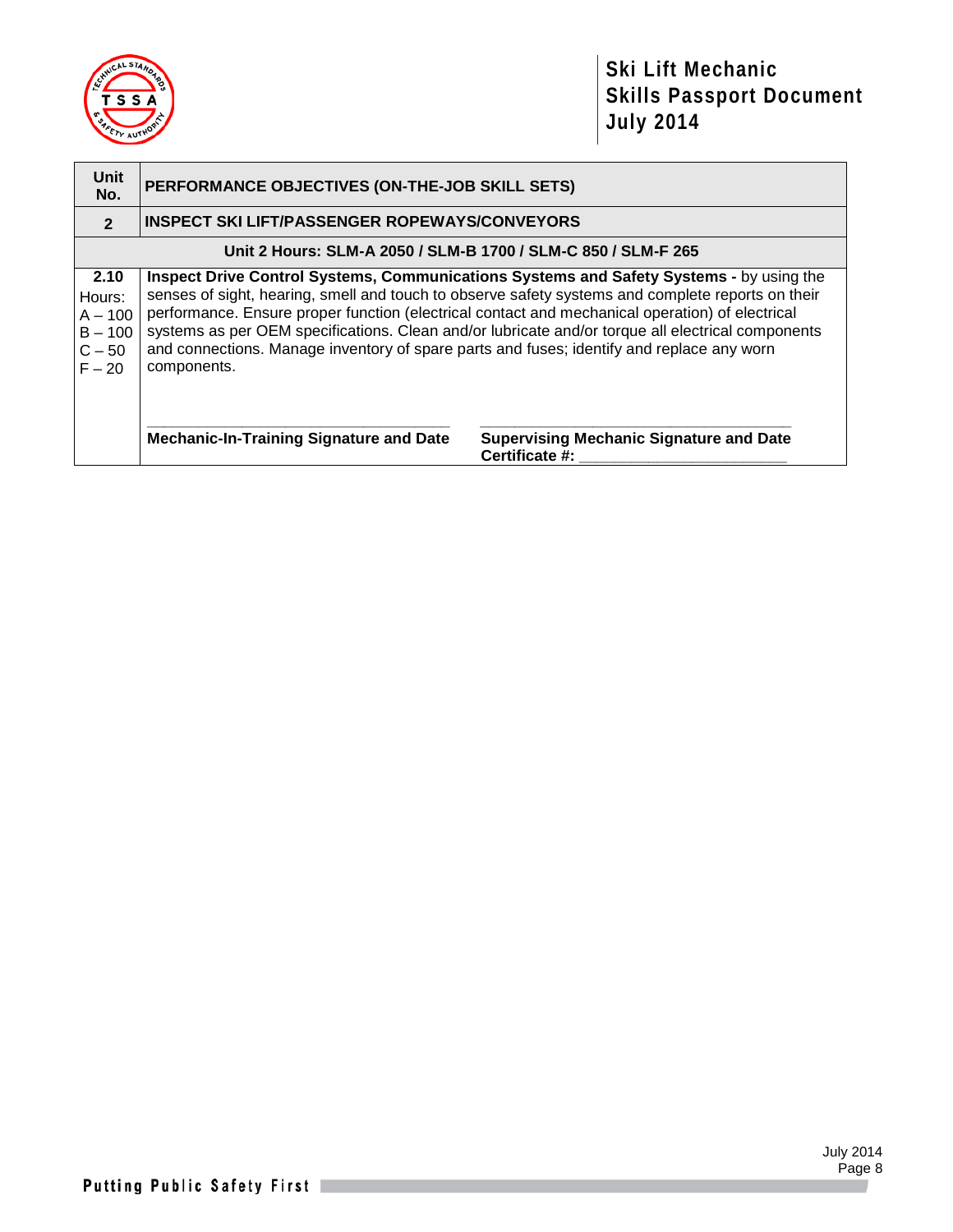

| <b>Unit</b><br>No.                                                | PERFORMANCE OBJECTIVES (ON-THE-JOB SKILL SETS)                                                                                                                                                                                                                                                                                                                                                                                                                                                                                                                                                                                                                                                                                                                                                                                                                                                                                                                                                                                                      |                                                                                                                                                                                                                                                                                                                                                                                                                                                                                                                                                                                                                                                                                                                          |  |
|-------------------------------------------------------------------|-----------------------------------------------------------------------------------------------------------------------------------------------------------------------------------------------------------------------------------------------------------------------------------------------------------------------------------------------------------------------------------------------------------------------------------------------------------------------------------------------------------------------------------------------------------------------------------------------------------------------------------------------------------------------------------------------------------------------------------------------------------------------------------------------------------------------------------------------------------------------------------------------------------------------------------------------------------------------------------------------------------------------------------------------------|--------------------------------------------------------------------------------------------------------------------------------------------------------------------------------------------------------------------------------------------------------------------------------------------------------------------------------------------------------------------------------------------------------------------------------------------------------------------------------------------------------------------------------------------------------------------------------------------------------------------------------------------------------------------------------------------------------------------------|--|
| $\mathbf{3}$                                                      | TROUBLE SHOOTING SKI LIFT SYSTEMS                                                                                                                                                                                                                                                                                                                                                                                                                                                                                                                                                                                                                                                                                                                                                                                                                                                                                                                                                                                                                   |                                                                                                                                                                                                                                                                                                                                                                                                                                                                                                                                                                                                                                                                                                                          |  |
|                                                                   | Unit 3 Hours: SLM-A 1550 / SLM-B 775 / SLM-C 389/ SLM-F N/A                                                                                                                                                                                                                                                                                                                                                                                                                                                                                                                                                                                                                                                                                                                                                                                                                                                                                                                                                                                         |                                                                                                                                                                                                                                                                                                                                                                                                                                                                                                                                                                                                                                                                                                                          |  |
| 3.1<br>Hours:<br>$A - 450$<br>$B - 225$<br>$C - 113$<br>$F - N/A$ | as required; determining fault; resetting and running the lift and advising on requirement for<br>additional supervision so that the diagnosis is carried out.                                                                                                                                                                                                                                                                                                                                                                                                                                                                                                                                                                                                                                                                                                                                                                                                                                                                                      | Identify safety implications and take action on trouble calls by responding to the lift malfunction<br>call; preparing the required references/documentation, tools and equipment; requesting assistance                                                                                                                                                                                                                                                                                                                                                                                                                                                                                                                 |  |
|                                                                   | <b>Mechanic-In-Training Signature and Date</b>                                                                                                                                                                                                                                                                                                                                                                                                                                                                                                                                                                                                                                                                                                                                                                                                                                                                                                                                                                                                      | <b>Supervising Mechanic Signature and Date</b><br>Certificate #:                                                                                                                                                                                                                                                                                                                                                                                                                                                                                                                                                                                                                                                         |  |
| 3.2<br>Hours:<br>$A - 450$<br>$B - 225$<br>$C - 113$<br>$F - N/A$ | Troubleshoot electrical, mechanical, hydraulic, structural and operating systems by using<br>relevant plans, shop drawings, schematics, diagrams and repair manuals; selecting and using<br>applicable tools and equipment and services when necessary; inspecting low voltage systems;<br>carrying out basic inspection of high voltage systems; inspecting gearbox, bearings, shafts and<br>braking systems; inspecting and testing all hydraulic systems (brakes and tensioning systems)<br>including system pressure, oil leak/ system integrity and oil filter and analysis; inspecting line<br>equipment (haul rope, towers, sheaves and communication line) including visual inspection, vibration<br>analysis and acceleration tests; inspecting operation systems for use and function including ramps<br>and signals; determining whether lift can be restarted within a pre-determined time frame; or<br>unloading by evacuation drive and documenting all findings and actions, demonstrating an<br>understanding of a rope evacuation. |                                                                                                                                                                                                                                                                                                                                                                                                                                                                                                                                                                                                                                                                                                                          |  |
|                                                                   | <b>Mechanic-In-Training Signature and Date</b>                                                                                                                                                                                                                                                                                                                                                                                                                                                                                                                                                                                                                                                                                                                                                                                                                                                                                                                                                                                                      | <b>Supervising Mechanic Signature and Date</b><br>Certificate #:                                                                                                                                                                                                                                                                                                                                                                                                                                                                                                                                                                                                                                                         |  |
| 3.3<br>Hours:<br>$A - 350$<br>$B - 175$<br>$C - 88$<br>$F - N/A$  | of "modification"; incorporating the safety of passengers into any decision; with an intermittent                                                                                                                                                                                                                                                                                                                                                                                                                                                                                                                                                                                                                                                                                                                                                                                                                                                                                                                                                   | Determine whether to repair, replace or modify systems with operational deficiencies during<br>operating season and in the off season by applying manufacturer acceptance criteria for repair or<br>replacement of components; documenting base level of operation against which to identify and<br>record variances; determining the time frame for the required task and assessing cost versus time to<br>optimally effect repair; determining when modification is appropriate by applying the code definition<br>problem in otherwise safely running equipment, monitoring the situation and consulting with OEM,<br>engineer and employer to determine whether the fault requires repair or replacement to be done. |  |
|                                                                   | <b>Mechanic-In-Training Signature and Date</b>                                                                                                                                                                                                                                                                                                                                                                                                                                                                                                                                                                                                                                                                                                                                                                                                                                                                                                                                                                                                      | <b>Supervising Mechanic Signature and Date</b><br>Certificate #:                                                                                                                                                                                                                                                                                                                                                                                                                                                                                                                                                                                                                                                         |  |
| 3.4<br>Hours:<br>$A - 100$<br>$B - 50$<br>$C - 25$<br>$F - N/A$   | replacement or modification of systems.                                                                                                                                                                                                                                                                                                                                                                                                                                                                                                                                                                                                                                                                                                                                                                                                                                                                                                                                                                                                             | Estimate time and evaluate cost and equipment required to effect repairs by consulting with<br>OEM on availability of parts, costs and procedures or service updates; estimating labour, material<br>and incidental costs and time required for repairs and obtaining supervisory approval for repair,                                                                                                                                                                                                                                                                                                                                                                                                                   |  |
|                                                                   | <b>Mechanic-In-Training Signature and Date</b>                                                                                                                                                                                                                                                                                                                                                                                                                                                                                                                                                                                                                                                                                                                                                                                                                                                                                                                                                                                                      | <b>Supervising Mechanic Signature and Date</b><br>Certificate #:                                                                                                                                                                                                                                                                                                                                                                                                                                                                                                                                                                                                                                                         |  |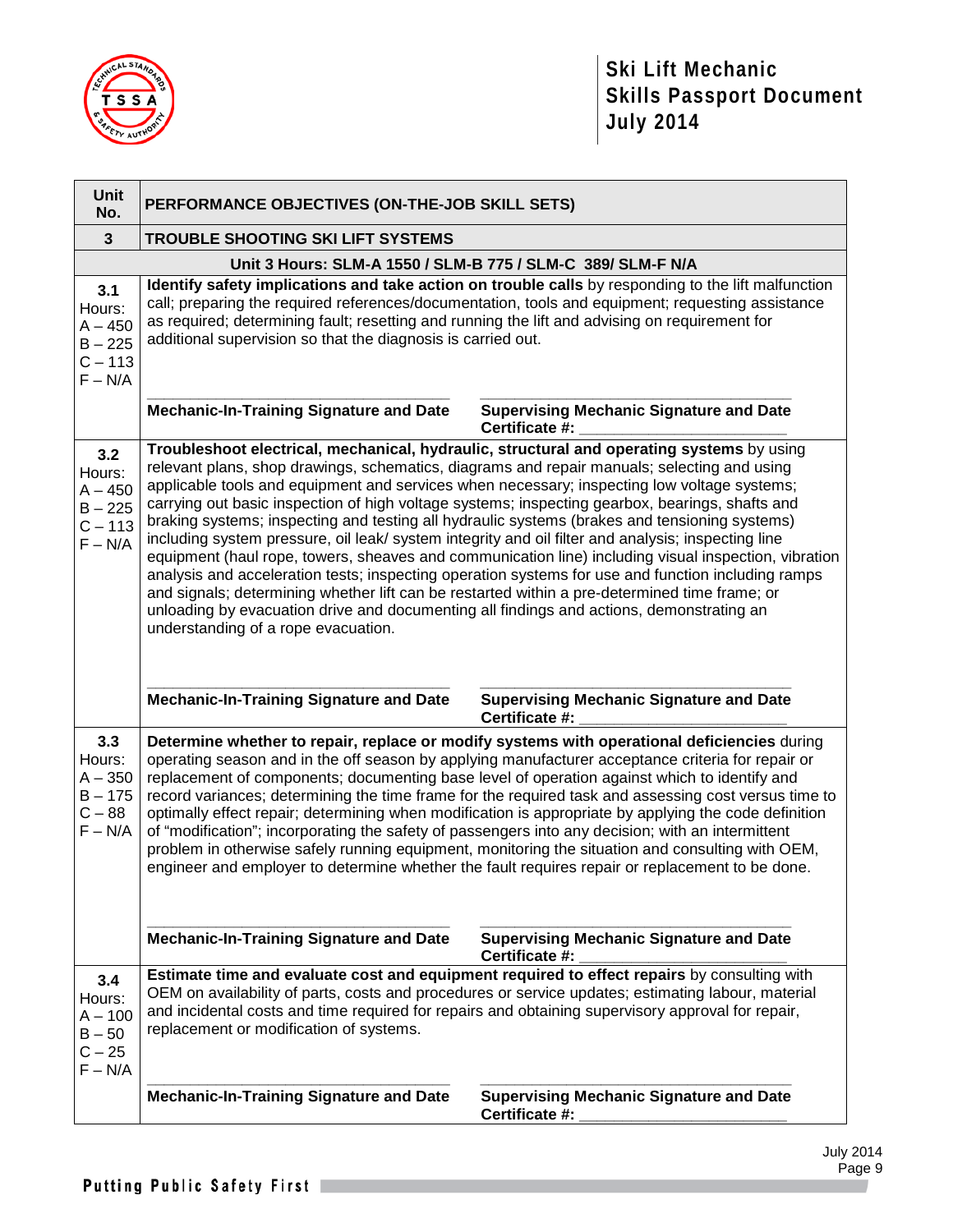

| <b>Unit</b><br>No.                                  | PERFORMANCE OBJECTIVES (ON-THE-JOB SKILL SETS)                                                                                                               |                                                                                                           |  |  |
|-----------------------------------------------------|--------------------------------------------------------------------------------------------------------------------------------------------------------------|-----------------------------------------------------------------------------------------------------------|--|--|
| 3                                                   | <b>TROUBLE SHOOTING SKI LIFT SYSTEMS</b>                                                                                                                     |                                                                                                           |  |  |
|                                                     | Unit 3 Hours: SLM-A 1550 / SLM-B 775 / SLM-C 389/ SLM-F N/A                                                                                                  |                                                                                                           |  |  |
| 3.5<br>Hours:<br>$A - 200$<br>$B - 100$<br>$C - 50$ | communication protocols; maintaining maintenance logs; raising required work orders and<br>completing all required lift-related diagnostic and report forms. | <b>Maintain audit trails</b> to maintain audit information; documenting all decisions; following required |  |  |
| $F - N/A$                                           | <b>Mechanic-In-Training Signature and Date</b>                                                                                                               | <b>Supervising Mechanic Signature and Date</b><br>Certificate #:                                          |  |  |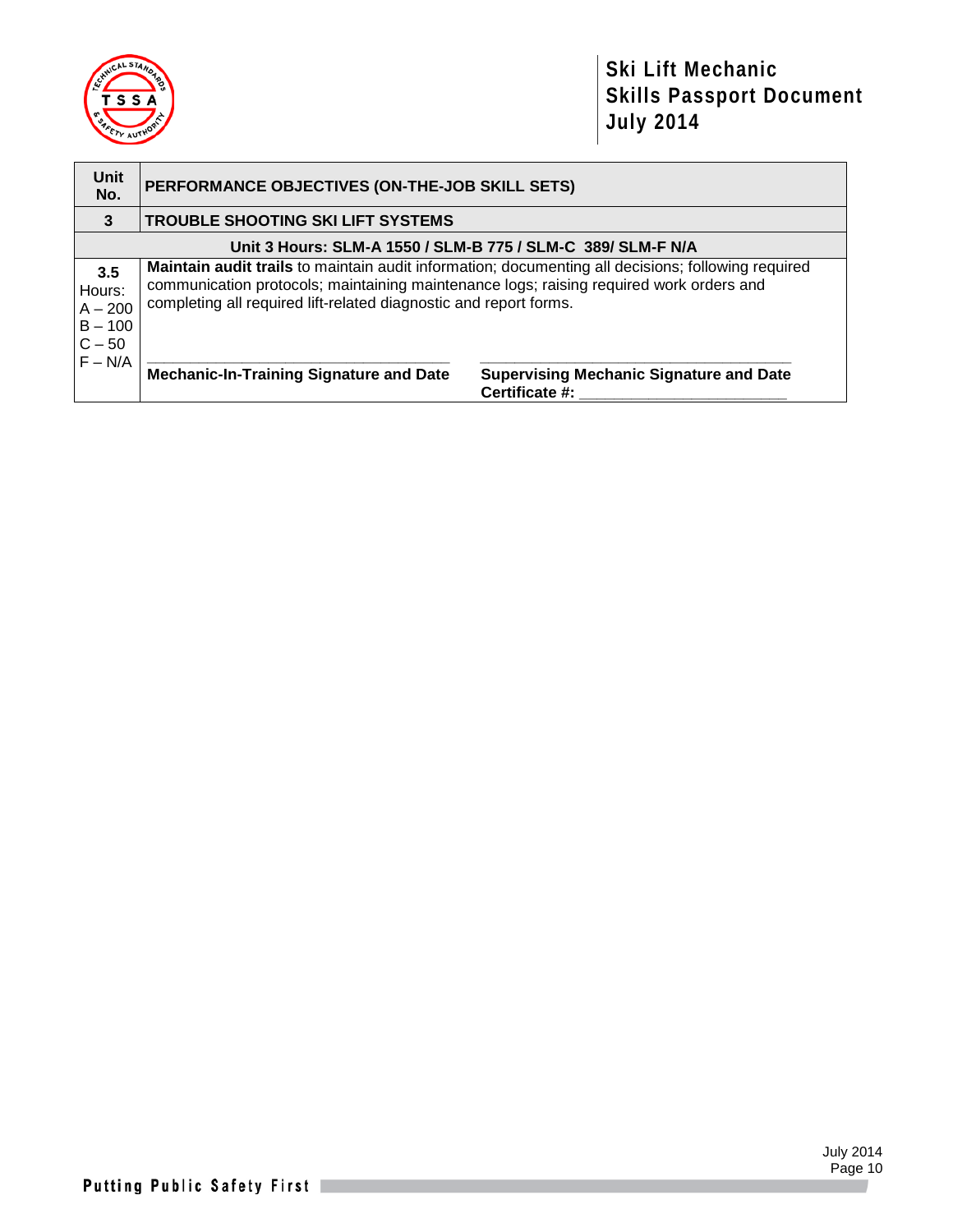

| Unit<br>No.                                                                | PERFORMANCE OBJECTIVES (ON-THE-JOB SKILL SETS)                                                                                                                                                                                                                                                                                                                                                                                                                                        |                                                                                                                                                                                                                                                                                            |  |
|----------------------------------------------------------------------------|---------------------------------------------------------------------------------------------------------------------------------------------------------------------------------------------------------------------------------------------------------------------------------------------------------------------------------------------------------------------------------------------------------------------------------------------------------------------------------------|--------------------------------------------------------------------------------------------------------------------------------------------------------------------------------------------------------------------------------------------------------------------------------------------|--|
| $\overline{\mathbf{4}}$                                                    | REPAIR, REPLACE AND MODIFY SKI LIFT/PASSENGER ROPEWAY SYSTEMS AND<br><b>ANCILLARY EQUIPMENT</b>                                                                                                                                                                                                                                                                                                                                                                                       |                                                                                                                                                                                                                                                                                            |  |
|                                                                            |                                                                                                                                                                                                                                                                                                                                                                                                                                                                                       | Unit 4 Hours: SLM-A 650 / SLM-B 489 / SLM-C 164 / SLM-F N/A                                                                                                                                                                                                                                |  |
| 4.1<br>Hours:<br>$A - 120$<br>$B - 90$<br>$C - 30$<br>$F - N/A$            | Determine requirement for repair/replacement/modification by examining in-house/ external<br>repair resource capability; determining the need for and availability of replacement or alternate parts;<br>assessing the requirement for modification of an existing system and identifying follow up<br>requirements to ensure certification is maintained for the replaced or modified systems or parts to<br>ensure compliance with all applicable codes, standards and regulations. |                                                                                                                                                                                                                                                                                            |  |
|                                                                            | <b>Mechanic-In-Training Signature and Date</b>                                                                                                                                                                                                                                                                                                                                                                                                                                        | <b>Supervising Mechanic Signature and Date</b><br>Certificate #:                                                                                                                                                                                                                           |  |
| 4.2<br>Hours:<br>$A - 130$<br>$B - 98$<br>$C - 33$<br>$F - N/A$            | Develop work plan for repairs/replacement by identifying parts for repair/replacement; locating<br>materials and/or equipment to effect repair or replacement; selecting internal or external repair or<br>replacement facility; identifying cost and delivery date for repair or replacement and scheduling and<br>sequencing of task elements to coordinate personnel, resources and equipment ensuring that the<br>work plan can be carried out.                                   |                                                                                                                                                                                                                                                                                            |  |
|                                                                            | <b>Mechanic-In-Training Signature and Date</b>                                                                                                                                                                                                                                                                                                                                                                                                                                        | <b>Supervising Mechanic Signature and Date</b><br>Certificate #:                                                                                                                                                                                                                           |  |
| $\overline{4.3}$<br>Hours:<br>$A - 20$<br>$B - 15$<br>$C - 5$<br>$F - N/A$ | Safety Authority (TSSA); develop modification in conjunction with Engineer.                                                                                                                                                                                                                                                                                                                                                                                                           | Consult Original Equipment Manufacturer (OEM) & TSSA for modifications by being aware of<br>required process for contacting OEM for an engineered solution to an alteration; retain 3rd party<br>Engineer; coordinate solution implementation between Engineer and Technical Standards and |  |
|                                                                            | <b>Mechanic-In-Training Signature and Date</b>                                                                                                                                                                                                                                                                                                                                                                                                                                        | <b>Supervising Mechanic Signature and Date</b><br>Certificate #:                                                                                                                                                                                                                           |  |
| 4.4<br>Hours:<br>$A - 120$<br>$B - 90$<br>$C - 30$<br>$F - N/A$            | Prepare work site by arranging for procurement of parts, tools and transportation; ensuring<br>availability of required safety equipment; briefing ancillary personnel on project; locking out<br>workers so that no injuries result.                                                                                                                                                                                                                                                 | equipment to be worked on and reviewing OEM maintenance/ repair procedures with all affected                                                                                                                                                                                               |  |
|                                                                            | <b>Mechanic-In-Training Signature and Date</b>                                                                                                                                                                                                                                                                                                                                                                                                                                        | <b>Supervising Mechanic Signature and Date</b><br>Certificate #:                                                                                                                                                                                                                           |  |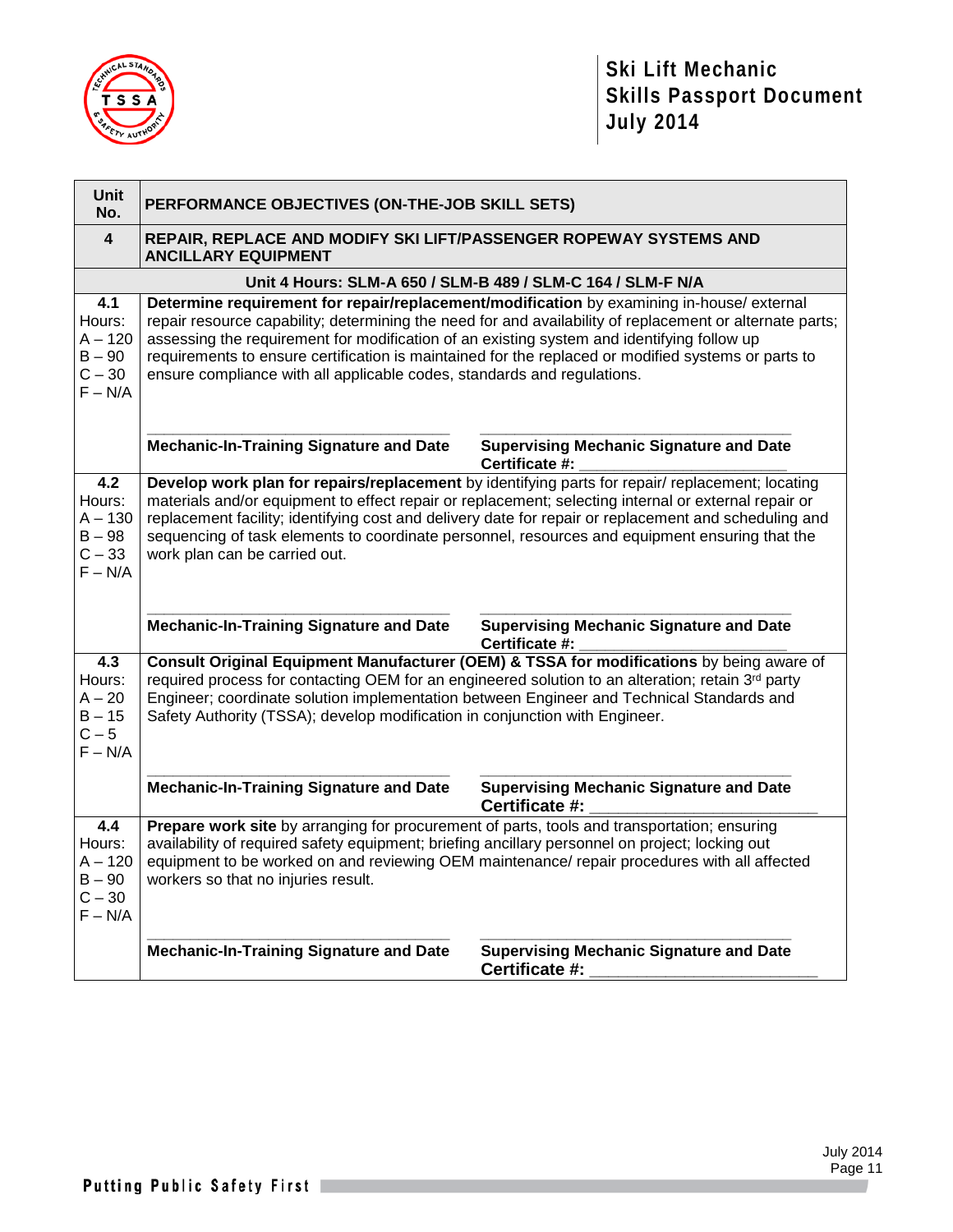

| Unit<br>No.                                                     | PERFORMANCE OBJECTIVES (ON-THE-JOB SKILL SETS)                                                                                                                                                                                                                                                                                                                                                                                                                                                                                                                                                                                                                      |                                                                                                          |  |
|-----------------------------------------------------------------|---------------------------------------------------------------------------------------------------------------------------------------------------------------------------------------------------------------------------------------------------------------------------------------------------------------------------------------------------------------------------------------------------------------------------------------------------------------------------------------------------------------------------------------------------------------------------------------------------------------------------------------------------------------------|----------------------------------------------------------------------------------------------------------|--|
| $\overline{\mathbf{4}}$                                         | REPAIR, REPLACE AND MODIFY SKI LIFT/PASSENGER ROPEWAY SYSTEMS AND<br><b>ANCILLARY EQUIPMENT</b>                                                                                                                                                                                                                                                                                                                                                                                                                                                                                                                                                                     |                                                                                                          |  |
|                                                                 |                                                                                                                                                                                                                                                                                                                                                                                                                                                                                                                                                                                                                                                                     | Unit 4 Hours: SLM-A 650 / SLM-B 489 / SLM-C 164 / SLM-F N/A                                              |  |
| 4.5<br>Hours:<br>$A - 130$<br>$B - 98$<br>$C - 33$<br>$F - N/A$ | Conduct repair, replacement or modification of system or parts by using relevant plans,<br>blueprints, shop drawings, schematics, diagrams, standards and repair manuals; selecting and using<br>applicable tools and equipment; planning and sequencing the work; carrying out the work; installing<br>parts; supervising/ monitoring others carrying out the work so that the work is done in accordance<br>with accepted trade practice and correctly to the standard required by OEM specifications, the<br>CAN/CSA Z-98 Ski Lift Code and the Ontario Elevating Devices Regulations, Code Adoption<br>Document (CAD) and the Technical Standards & Safety Act. |                                                                                                          |  |
|                                                                 | <b>Mechanic-In-Training Signature and Date</b>                                                                                                                                                                                                                                                                                                                                                                                                                                                                                                                                                                                                                      | <b>Supervising Mechanic Signature and Date</b><br>Certificate #:                                         |  |
| 4.6<br>Hours:<br>$A - 120$<br>$B - 90$<br>$C - 30$<br>$F - N/A$ | Performance test repair, replacement or modification by returning lift to operational state;<br>coordinating a time for a professional engineer monitored test; load testing part and entire lift;<br>applicable CAN/CSA - Z98 standards.                                                                                                                                                                                                                                                                                                                                                                                                                           | recording acceptance of lift performance; preparing lift for public operation so that the test meets all |  |
|                                                                 | <b>Mechanic-In-Training Signature and Date</b>                                                                                                                                                                                                                                                                                                                                                                                                                                                                                                                                                                                                                      | <b>Supervising Mechanic Signature and Date</b><br>Certificate #:                                         |  |
| 4.7<br>Hours:<br>$A - 10$<br>$B - 8$<br>$C-3$<br>$F - N/A$      | Document repairs by identifying repaired system/part; describing diagnosed problem; explaining<br>what was done to rectify problem; identifying any significant difficulties; confirming lift performance<br>and acceptance; recommending follow-up maintenance checks so that the report contains all the<br>information necessary.                                                                                                                                                                                                                                                                                                                                |                                                                                                          |  |
|                                                                 | <b>Mechanic-In-Training Signature and Date</b>                                                                                                                                                                                                                                                                                                                                                                                                                                                                                                                                                                                                                      | <b>Supervising Mechanic Signature and Date</b><br>Certificate #:                                         |  |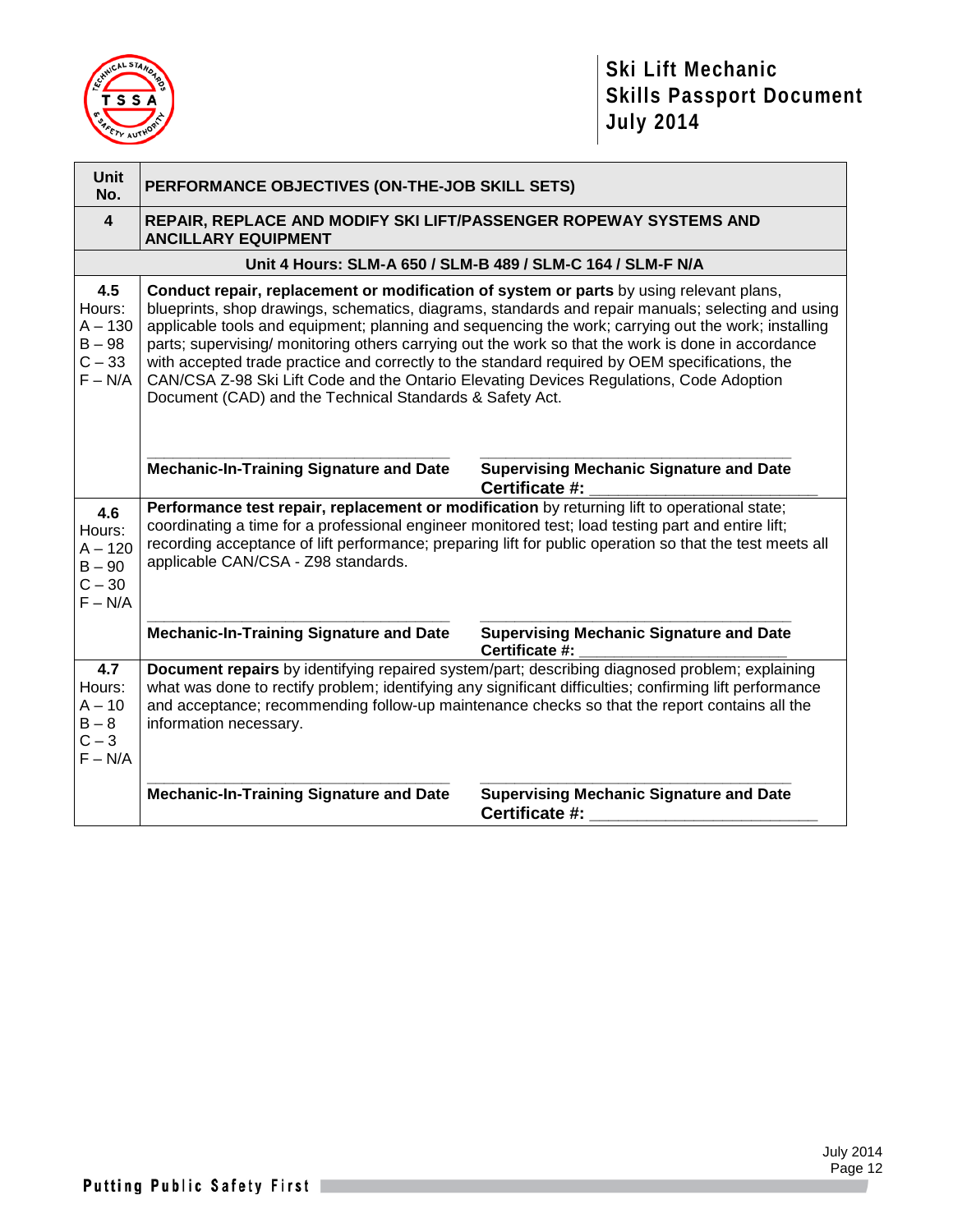

| <b>Unit</b><br>No.                                                                                                                                                                                                                                                                                                                                                                                                                                                                                                                                                                                       | PERFORMANCE OBJECTIVES (ON-THE-JOB SKILL SETS)                                                                                                                                                                                                                                                                                                                                                                                                                                                                                                                                                                                                                                                             |                                                                                                                                                                                                                                                                                                        |  |
|----------------------------------------------------------------------------------------------------------------------------------------------------------------------------------------------------------------------------------------------------------------------------------------------------------------------------------------------------------------------------------------------------------------------------------------------------------------------------------------------------------------------------------------------------------------------------------------------------------|------------------------------------------------------------------------------------------------------------------------------------------------------------------------------------------------------------------------------------------------------------------------------------------------------------------------------------------------------------------------------------------------------------------------------------------------------------------------------------------------------------------------------------------------------------------------------------------------------------------------------------------------------------------------------------------------------------|--------------------------------------------------------------------------------------------------------------------------------------------------------------------------------------------------------------------------------------------------------------------------------------------------------|--|
| $5\phantom{1}$                                                                                                                                                                                                                                                                                                                                                                                                                                                                                                                                                                                           | <b>TROUBLE SHOOTING SKI LIFT SYSTEMS</b>                                                                                                                                                                                                                                                                                                                                                                                                                                                                                                                                                                                                                                                                   |                                                                                                                                                                                                                                                                                                        |  |
|                                                                                                                                                                                                                                                                                                                                                                                                                                                                                                                                                                                                          | Unit 3 Hours: SLM-A 1550 / SLM-B 775 / SLM-C 389/ SLM-F N/A                                                                                                                                                                                                                                                                                                                                                                                                                                                                                                                                                                                                                                                |                                                                                                                                                                                                                                                                                                        |  |
| Perform non-destructive structural testing<br>5.1<br>VISUALLY - by observing parts during operation including all rope, clamps and clips, tension<br>Hours:<br>systems, tower bolts and fasteners, axles, sheaves, liners, footings, welds, grips and carriers;<br>$A - 500$<br>visually inspecting components and identifying component(s) to be tested;<br>$B - 330$<br>$C - 50$<br>NDT TESTING - removing component(s) from service noting relationship to adjacent parts; cleaning<br>$F - 25$<br>and preparing for non-destructive tests; assisting qualified personnel in procedure; arranging for |                                                                                                                                                                                                                                                                                                                                                                                                                                                                                                                                                                                                                                                                                                            |                                                                                                                                                                                                                                                                                                        |  |
|                                                                                                                                                                                                                                                                                                                                                                                                                                                                                                                                                                                                          | testing by certified testing company for assessment methods other than visual inspection; ensuring<br>any special equipment or code requirements for fluorescent or magnetic particle testing to be done<br>by certified technician at intervals dictated by codes, regulations or OEMs; identifying problems and<br>consulting with manufacturer on repair or replacement procedure so that the testing is done correctly<br>in accordance with standard testing procedures.                                                                                                                                                                                                                              |                                                                                                                                                                                                                                                                                                        |  |
|                                                                                                                                                                                                                                                                                                                                                                                                                                                                                                                                                                                                          | <b>Mechanic-In-Training Signature and Date</b>                                                                                                                                                                                                                                                                                                                                                                                                                                                                                                                                                                                                                                                             | <b>Supervising Mechanic Signature and Date</b><br>Certificate #:                                                                                                                                                                                                                                       |  |
| 5.2<br>Hours:<br>$A - 30$<br>$B - 20$<br>$C-3$<br>$F - 10$                                                                                                                                                                                                                                                                                                                                                                                                                                                                                                                                               | Perform Load Tests by performing system tests to required specifications; comparing result to<br>previous data where applicable; calculating load required to test lift; organizing load materials,<br>support staff and test site; performing a load test; making adjustments where necessary during the<br>load test procedure and following OEM's testing procedure; completing load test documentation and<br>putting it on file or submitting it to TSSA, as required and ensuring the availability of operating/<br>maintenance policies, procedures and training for any new equipment so that the procedures are<br>done correctly and within the tolerances specified by OEM and TSSA procedures. |                                                                                                                                                                                                                                                                                                        |  |
|                                                                                                                                                                                                                                                                                                                                                                                                                                                                                                                                                                                                          | <b>Mechanic-In-Training Signature and Date</b>                                                                                                                                                                                                                                                                                                                                                                                                                                                                                                                                                                                                                                                             | <b>Supervising Mechanic Signature and Date</b><br>Certificate #:                                                                                                                                                                                                                                       |  |
| 5.3<br>Hours:<br>$A - 60$<br>$B - 40$<br>$C - 6$                                                                                                                                                                                                                                                                                                                                                                                                                                                                                                                                                         |                                                                                                                                                                                                                                                                                                                                                                                                                                                                                                                                                                                                                                                                                                            | Perform Brake Tests by identifying component to be tested; performing test in accordance with<br>OEM procedures; recording result data; assessing data against OEM standard values; adjusting to<br>meet OEM specifications so that all torque values are within the range specified by OEM standards. |  |
| $F - 6$                                                                                                                                                                                                                                                                                                                                                                                                                                                                                                                                                                                                  | <b>Mechanic-In-Training Signature and Date</b>                                                                                                                                                                                                                                                                                                                                                                                                                                                                                                                                                                                                                                                             | <b>Supervising Mechanic Signature and Date</b><br>Certificate #:                                                                                                                                                                                                                                       |  |
| 5.4<br>Hours:<br>$A - 60$<br>$B - 40$<br>$C - 6$<br>$F - 6$                                                                                                                                                                                                                                                                                                                                                                                                                                                                                                                                              | Perform slip tests on carrier grips by identifying carrier grip type and locating relevant OEM<br>specifications for slip tests; performing tests using specialized tools and in accordance with OEM<br>procedures; recording result data; assessing data against OEM standard values; determining<br>requirement for repair/ replacement/modification so that carrier grip performance in accordance with<br>OEM standards and specifications.                                                                                                                                                                                                                                                            |                                                                                                                                                                                                                                                                                                        |  |
|                                                                                                                                                                                                                                                                                                                                                                                                                                                                                                                                                                                                          | <b>Mechanic-In-Training Signature and Date</b>                                                                                                                                                                                                                                                                                                                                                                                                                                                                                                                                                                                                                                                             | <b>Supervising Mechanic Signature and Date</b><br>Certificate #:                                                                                                                                                                                                                                       |  |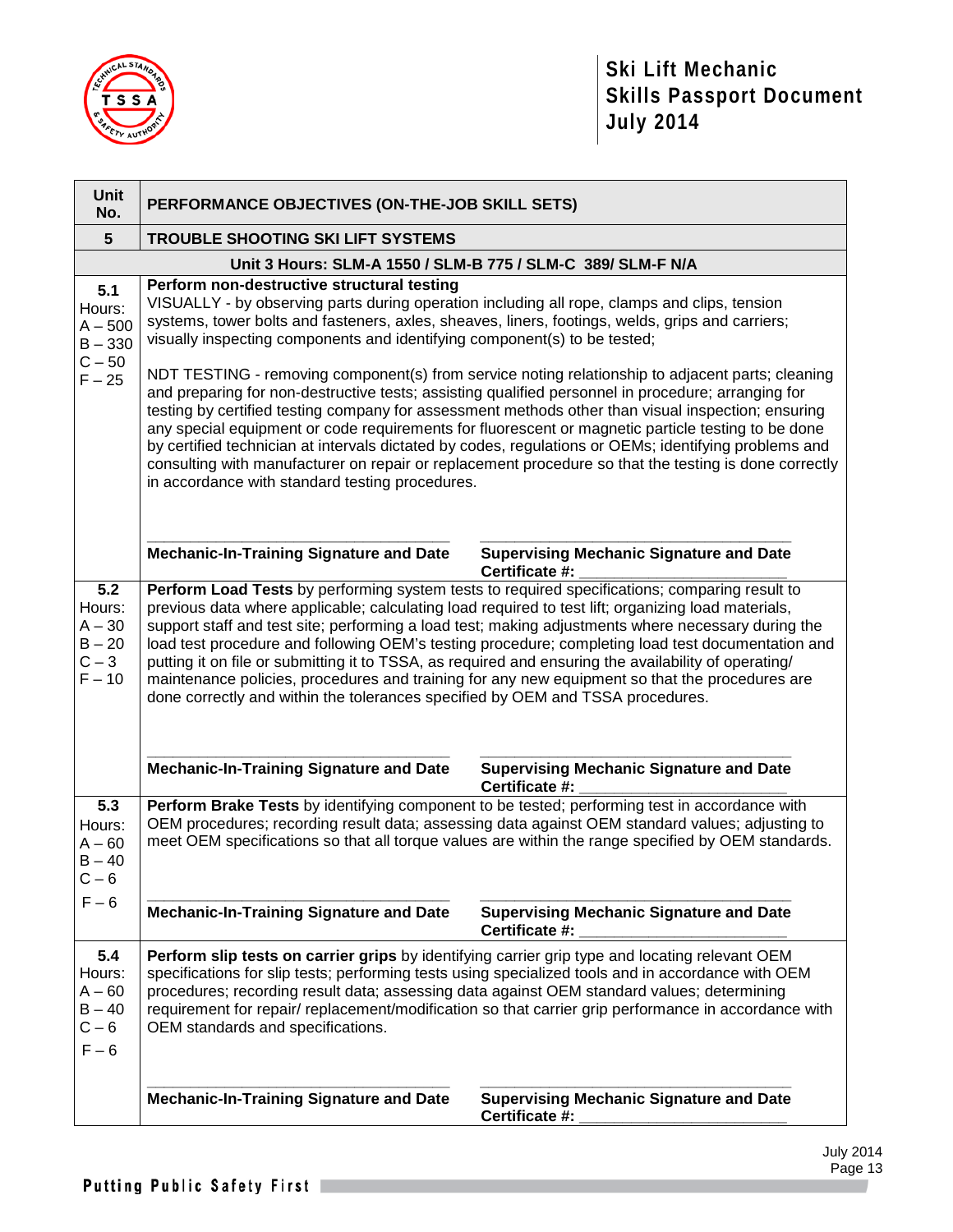

| <b>Unit</b><br>No.                                            | PERFORMANCE OBJECTIVES (ON-THE-JOB SKILL SETS)                                                                                                                                                                                                                                                                                                                                                                                                                          |                                                                  |  |
|---------------------------------------------------------------|-------------------------------------------------------------------------------------------------------------------------------------------------------------------------------------------------------------------------------------------------------------------------------------------------------------------------------------------------------------------------------------------------------------------------------------------------------------------------|------------------------------------------------------------------|--|
| $5\phantom{.0}$                                               | <b>TROUBLE SHOOTING SKI LIFT SYSTEMS</b>                                                                                                                                                                                                                                                                                                                                                                                                                                |                                                                  |  |
|                                                               | Unit 3 Hours: SLM-A 1550 / SLM-B 775 / SLM-C 389/ SLM-F N/A                                                                                                                                                                                                                                                                                                                                                                                                             |                                                                  |  |
| 5.5<br>Hours:<br>$A - 25$<br>$B - 18$<br>$C-3$                | Perform oil checks on gearboxes by visually inspecting gearbox and oil level; replacing filters as<br>required; obtaining oil analysis sample; submitting oil sample to lab for analysis and documenting<br>outcome so that oil checks are in accordance with OEM procedures.                                                                                                                                                                                           |                                                                  |  |
| $F - 0$                                                       | <b>Mechanic-In-Training Signature and Date</b><br><b>Supervising Mechanic Signature and Date</b><br>Certificate #:                                                                                                                                                                                                                                                                                                                                                      |                                                                  |  |
| 5.6<br>Hours:<br>$A - 25$<br>$B - 18$<br>$C-3$<br>$F - 3$     | Perform hydraulic tests by consulting manufacturer documentation for proper operating pressures;<br>carry out tests in accordance with under pressure and over pressure safety limits; locate any system<br>leaks; document test results so that testing procedure is carried out in accordance with OEM<br>procedures.                                                                                                                                                 |                                                                  |  |
|                                                               | <b>Mechanic-In-Training Signature and Date</b>                                                                                                                                                                                                                                                                                                                                                                                                                          | <b>Supervising Mechanic Signature and Date</b><br>Certificate #: |  |
| 5.7<br>Hours:<br>$A - 50$<br>$B - 34$<br>$C - 5$<br>$F - N/A$ | Perform vibration analysis on motors and bearings by using senses of sight, heating, touch,<br>smell and/or proper equipment to establish an acceptable baseline vibration for each new motor and<br>bearing; testing components for vibration level; comparing vibration level with acceptable standard<br>(previously established) documenting any result that is not within tolerance so that testing procedure<br>is carried out in accordance with OEM procedures. |                                                                  |  |
|                                                               | <b>Mechanic-In-Training Signature and Date</b>                                                                                                                                                                                                                                                                                                                                                                                                                          | <b>Supervising Mechanic Signature and Date</b><br>Certificate #: |  |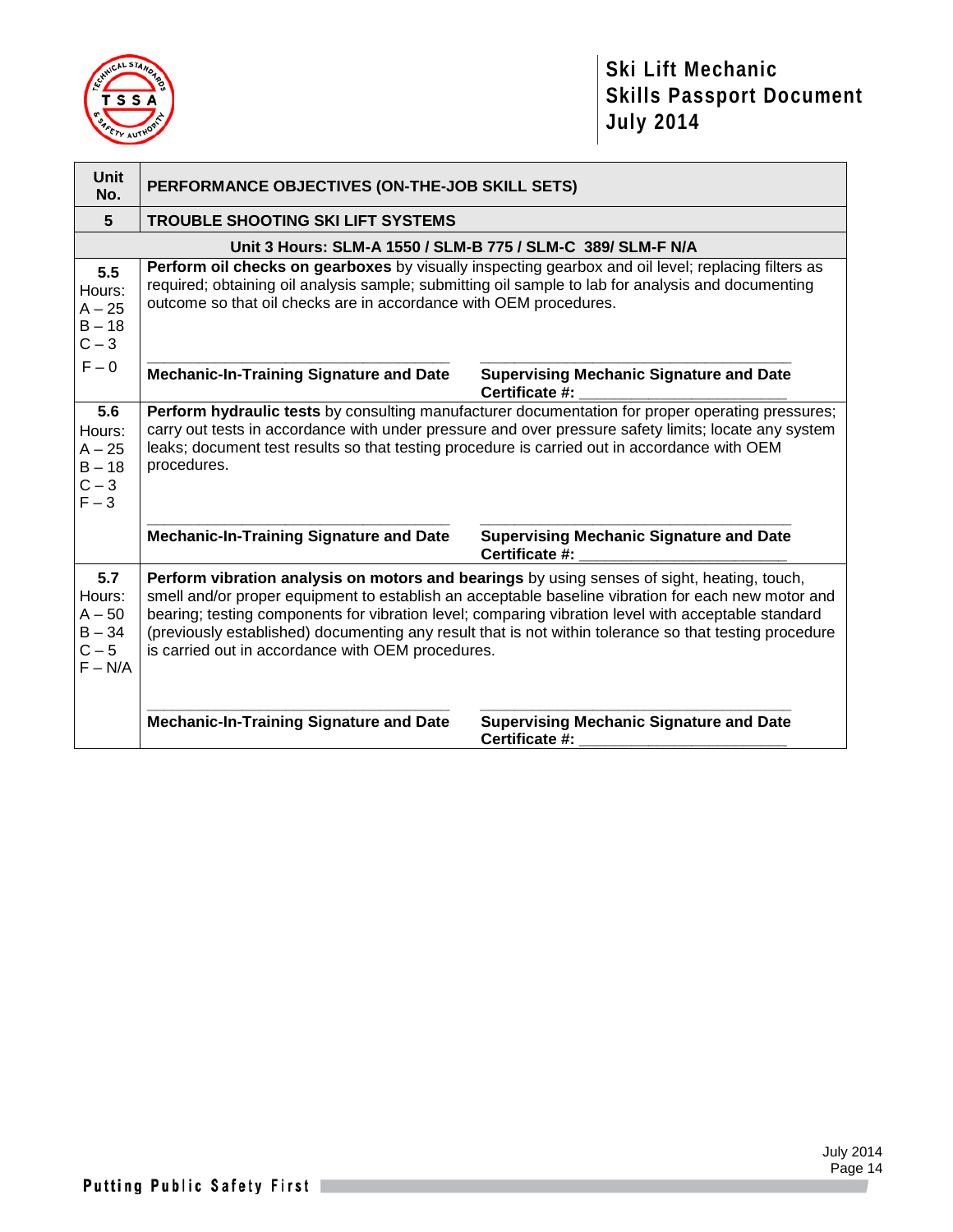

| <b>Unit</b><br>No.                                             | PERFORMANCE OBJECTIVES (ON-THE-JOB SKILL SETS)                                                                                                                                                                                                                                                                        |                                                                  |  |  |
|----------------------------------------------------------------|-----------------------------------------------------------------------------------------------------------------------------------------------------------------------------------------------------------------------------------------------------------------------------------------------------------------------|------------------------------------------------------------------|--|--|
| $6\phantom{1}6$                                                | <b>DOCUMENT WORK ACTIVITIES</b>                                                                                                                                                                                                                                                                                       |                                                                  |  |  |
|                                                                | Unit 6 Hours: SLM-A 50 / SLM-B 50 / SLM-C 50 / SLM-F N/A                                                                                                                                                                                                                                                              |                                                                  |  |  |
| 6.1<br>Hours:<br>$A - 40$<br>$B - 40$<br>$C - 40$<br>$F - N/A$ | Consult standards and regulations by identifying when standards and regulations are to be<br>consulted; selecting the proper document and locating the appropriate procedure, criterion or<br>standard for the task being undertaken so that the correct document is consulted and the correct<br>reference is found. |                                                                  |  |  |
|                                                                | <b>Mechanic-In-Training Signature and Date</b>                                                                                                                                                                                                                                                                        | <b>Supervising Mechanic Signature and Date</b><br>Certificate #: |  |  |
| 6.2<br>Hours:<br>$A - 10$<br>$B - 10$<br>$C - 10$              | Interpret Operating Policies and Procedures by identifying when individual ski area operating<br>procedures are to be consulted; locating the pertinent procedure, criterion or standard for the task<br>being undertaken; making the appropriate interpretation required by the conditions.                          |                                                                  |  |  |
| $F - N/A$                                                      | <b>Mechanic-In-Training Signature and Date</b>                                                                                                                                                                                                                                                                        | <b>Supervising Mechanic Signature and Date</b><br>Certificate #: |  |  |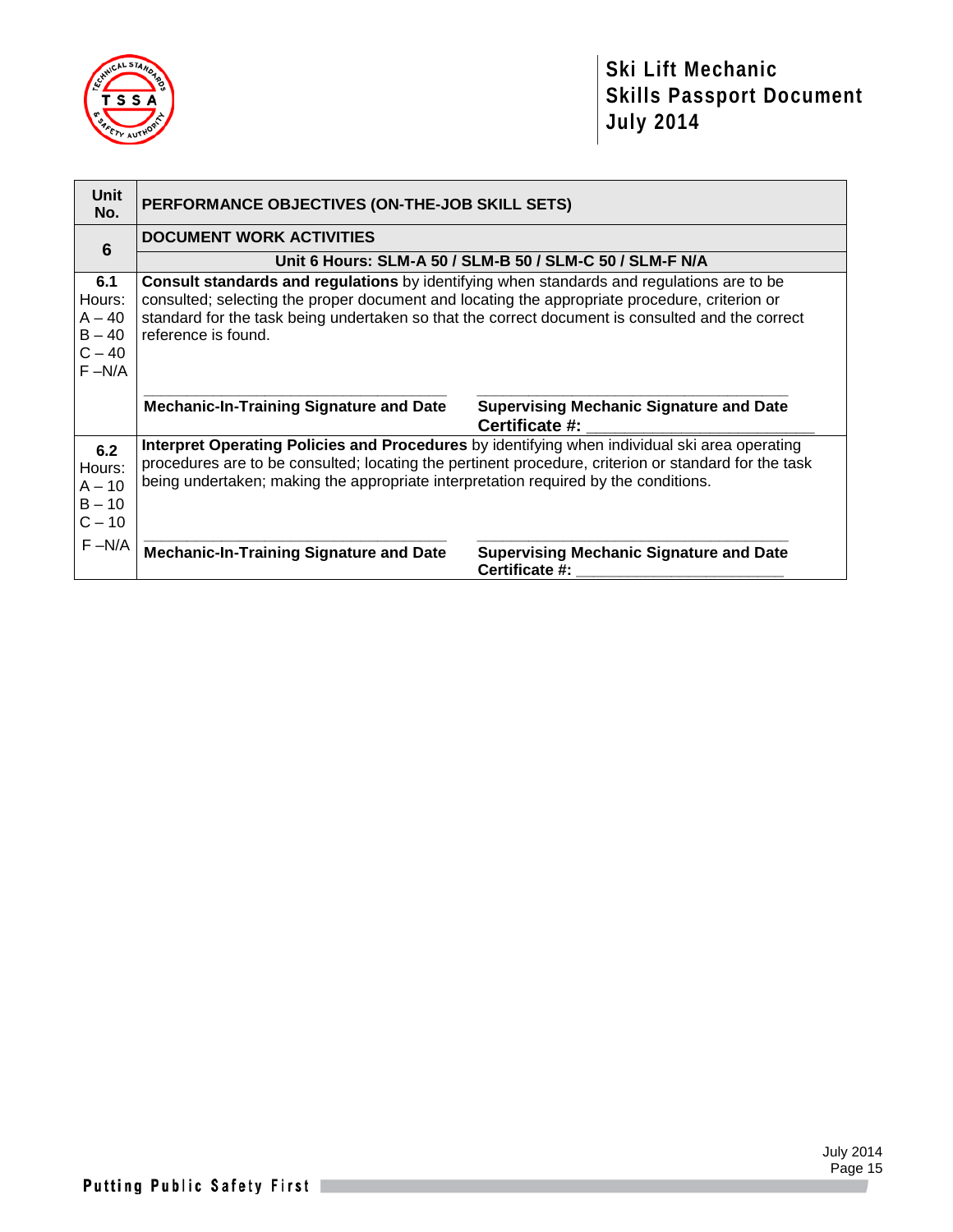

| <b>Unit</b><br>No.                                                | PERFORMANCE OBJECTIVES (ON-THE-JOB SKILL SETS)                                                                                                                                                                                                                                                                                                                                                                                                                  |                                                                                              |  |  |
|-------------------------------------------------------------------|-----------------------------------------------------------------------------------------------------------------------------------------------------------------------------------------------------------------------------------------------------------------------------------------------------------------------------------------------------------------------------------------------------------------------------------------------------------------|----------------------------------------------------------------------------------------------|--|--|
| $\overline{7}$                                                    | <b>WORK SAFELY</b>                                                                                                                                                                                                                                                                                                                                                                                                                                              |                                                                                              |  |  |
|                                                                   | Note: All Ski Lift Mechanics and SLM-T's climbing over 3 meters require Fall Arrest Training<br>Unit 7 Hours: SLM-A 50 / SLM-B 50 / SLM-C 50 / SLM-F 5                                                                                                                                                                                                                                                                                                          |                                                                                              |  |  |
|                                                                   |                                                                                                                                                                                                                                                                                                                                                                                                                                                                 |                                                                                              |  |  |
| 7.1<br>Hours:<br>$A - N/A$<br>$B - N/A$<br>$C - N/A$<br>$F - N/A$ | Ensure personal and public safety by selecting and wearing appropriate personal protective<br>equipment (PPE) depending on hazard and maintaining PPE in good condition in accordance with<br>manufacturer's instructions and the Occupational Health & Safety Act (OHSA) and Employer safety<br>procedures ensuring personal & public security/safety.                                                                                                         |                                                                                              |  |  |
|                                                                   | <b>Mechanic-In-Training Signature and Date</b>                                                                                                                                                                                                                                                                                                                                                                                                                  | <b>Supervising Mechanic Signature and Date</b><br>Certificate #:                             |  |  |
| 7.2<br>Hours:<br>$A - N/A$<br>$B - N/A$<br>$C - N/A$<br>$F - N/A$ | Identify safety hazards by identifying and assessing all hazards before performing tasks; practicing<br>good housekeeping; following fire safety procedures; applying first aid; ensuring personal & public<br>safety on work sites; applying lock-out and tag procedures and handling and storing hazardous<br>materials in accordance with OHSA and Workplace Hazardous Materials Information System<br>(WHMIS) regulations and employer's safety procedures. |                                                                                              |  |  |
|                                                                   | <b>Mechanic-In-Training Signature and Date</b>                                                                                                                                                                                                                                                                                                                                                                                                                  | <b>Supervising Mechanic Signature and Date</b><br>Certificate #:                             |  |  |
| 7.3<br>Hours:<br>$A - 50$<br>$B - 50$<br>$C - 50$                 | Verification of Other Industry Related Safety Training such as Rigging & Hoisting, Scaffolding &<br>Ladder Safety (Attach Certificates of Completion to Skills Passport).                                                                                                                                                                                                                                                                                       |                                                                                              |  |  |
| $F-5$                                                             | <b>Mechanic-In-Training Signature and Date</b>                                                                                                                                                                                                                                                                                                                                                                                                                  | <b>Supervising Mechanic Signature and Date</b><br>Certificate #:                             |  |  |
|                                                                   | ADDITIONAL RELEVANT TRAINING THAT CAN BE INCLUDED:                                                                                                                                                                                                                                                                                                                                                                                                              |                                                                                              |  |  |
| 7.4                                                               | Verification of Occupational Health and Safety Act Overview Training and Workplace<br>Skills Passport).                                                                                                                                                                                                                                                                                                                                                         | Hazardous Materials Information System (WHMIS) Training (Attach Certificate of Completion to |  |  |
|                                                                   | <b>Mechanic-In-Training Signature and Date</b>                                                                                                                                                                                                                                                                                                                                                                                                                  | <b>Supervising Mechanic Signature and Date</b><br>Certificate #:                             |  |  |
| 7.5                                                               | Verification of Other Industry Related Training i.e. Manufacturer Training, Technical Training, etc.<br>(Attach Certificate of Completion to Skills Passport).                                                                                                                                                                                                                                                                                                  |                                                                                              |  |  |
|                                                                   | <b>Mechanic-In-Training Signature and Date</b>                                                                                                                                                                                                                                                                                                                                                                                                                  | <b>Supervising Mechanic Signature and Date</b><br>Certificate #:                             |  |  |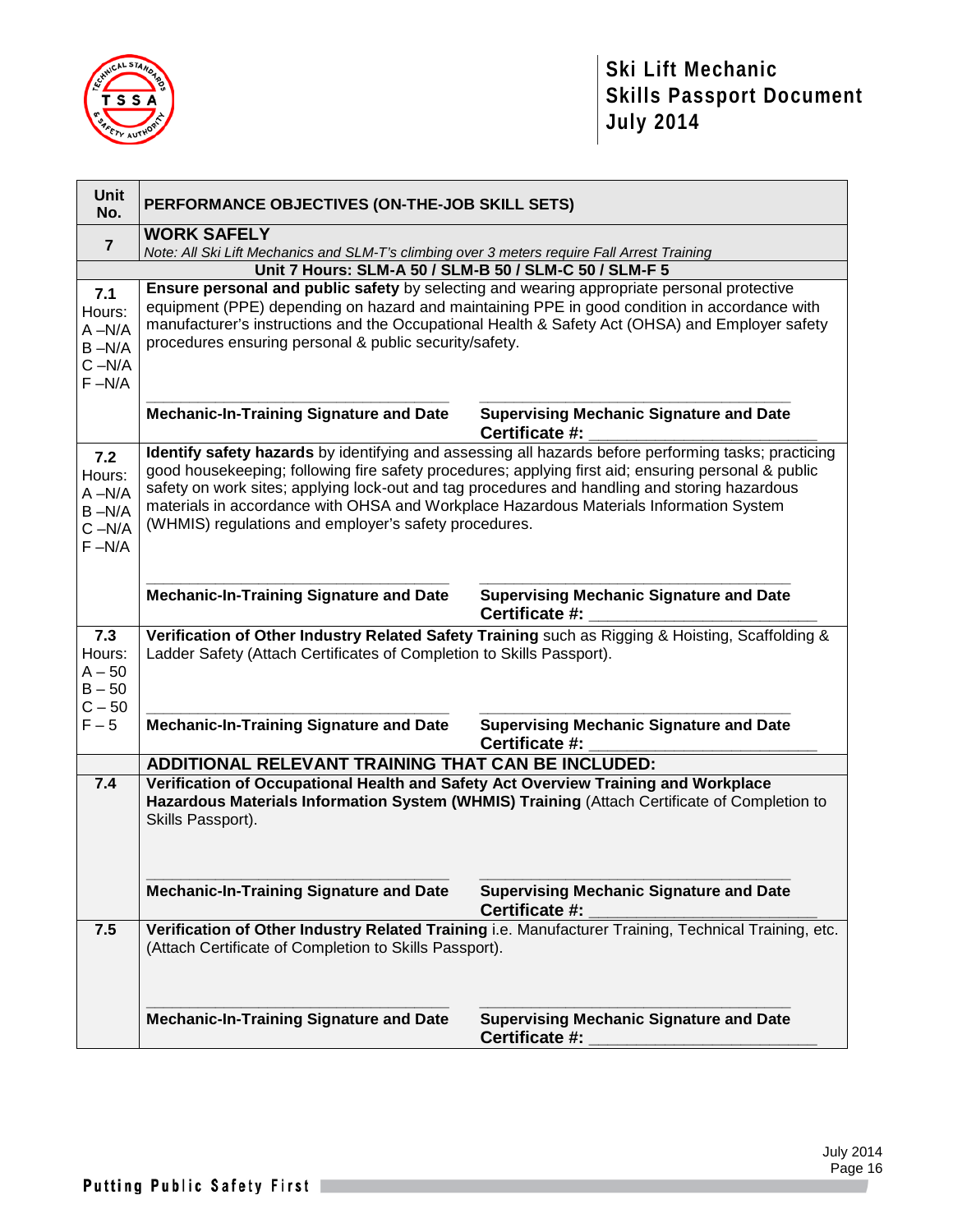

## **Skills Passport Sign-Off Summary Page:**

Note: Certificate Numbers for all Supervising Mechanics must be listed per module.

| <b>Training Modules \ Unit:</b>                                                                    | <b>Employer</b> | <b>Supervising Mechanic</b><br><b>Name &amp; Certificate</b><br><b>Number</b> |
|----------------------------------------------------------------------------------------------------|-----------------|-------------------------------------------------------------------------------|
| M1: Operate Ski Lift/Passenger<br><b>Ropeways/Conveyors</b>                                        |                 |                                                                               |
| M2: Inspect Ski Lift/Passenger<br><b>Ropeways/Conveyors</b>                                        |                 |                                                                               |
| <b>M3: Trouble Shooting Ski Lift Systems</b>                                                       |                 |                                                                               |
| M4: Repair, Replace & Modify Ski<br>Lift/Passenger Ropeway Systems &<br><b>Ancillary Equipment</b> |                 |                                                                               |
| M5: Performance Test Ski Lift/Passenger<br><b>Ropeway Systems</b>                                  |                 |                                                                               |
| <b>M6: Document Work Activities</b>                                                                |                 |                                                                               |
| <b>M7: Work Safely</b>                                                                             |                 |                                                                               |

## **GENERAL NOTES AND OBSERVATIONS:**

*\*Note: Ski Lift specific training may be entered here.*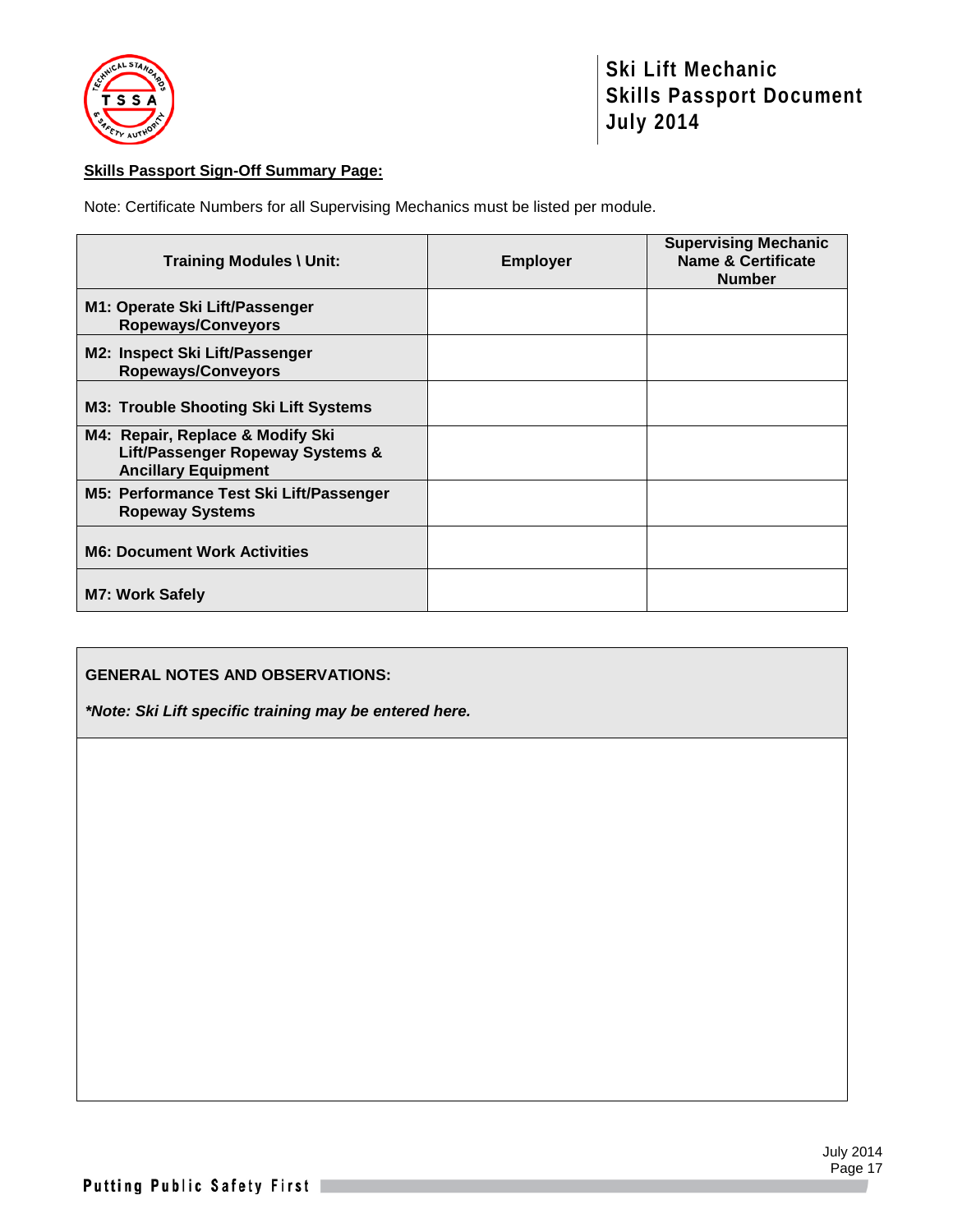

## Log Sheet to Document Hours attained per Module

## **MODULE 1: OPERATE SKI LIFT/PASSENGER ROPEWAYS/CONVEYORS**

| <b>Supervising Certificate<br/>Holder (Please Print)</b> | <b>SLM Certificate #</b> | <b>Date of Training</b> | # of Hours |
|----------------------------------------------------------|--------------------------|-------------------------|------------|
|                                                          |                          |                         |            |
|                                                          |                          |                         |            |
|                                                          |                          |                         |            |
|                                                          |                          |                         |            |
|                                                          |                          |                         |            |
|                                                          |                          |                         |            |
|                                                          |                          |                         |            |
|                                                          |                          |                         |            |
|                                                          |                          |                         |            |
|                                                          |                          |                         |            |
|                                                          |                          |                         |            |
|                                                          |                          |                         |            |
|                                                          |                          |                         |            |
|                                                          |                          |                         |            |
|                                                          |                          |                         |            |
|                                                          |                          |                         |            |
|                                                          |                          |                         |            |
|                                                          |                          |                         |            |
|                                                          |                          |                         |            |
|                                                          |                          |                         |            |
|                                                          |                          |                         |            |
|                                                          |                          |                         |            |
|                                                          |                          |                         |            |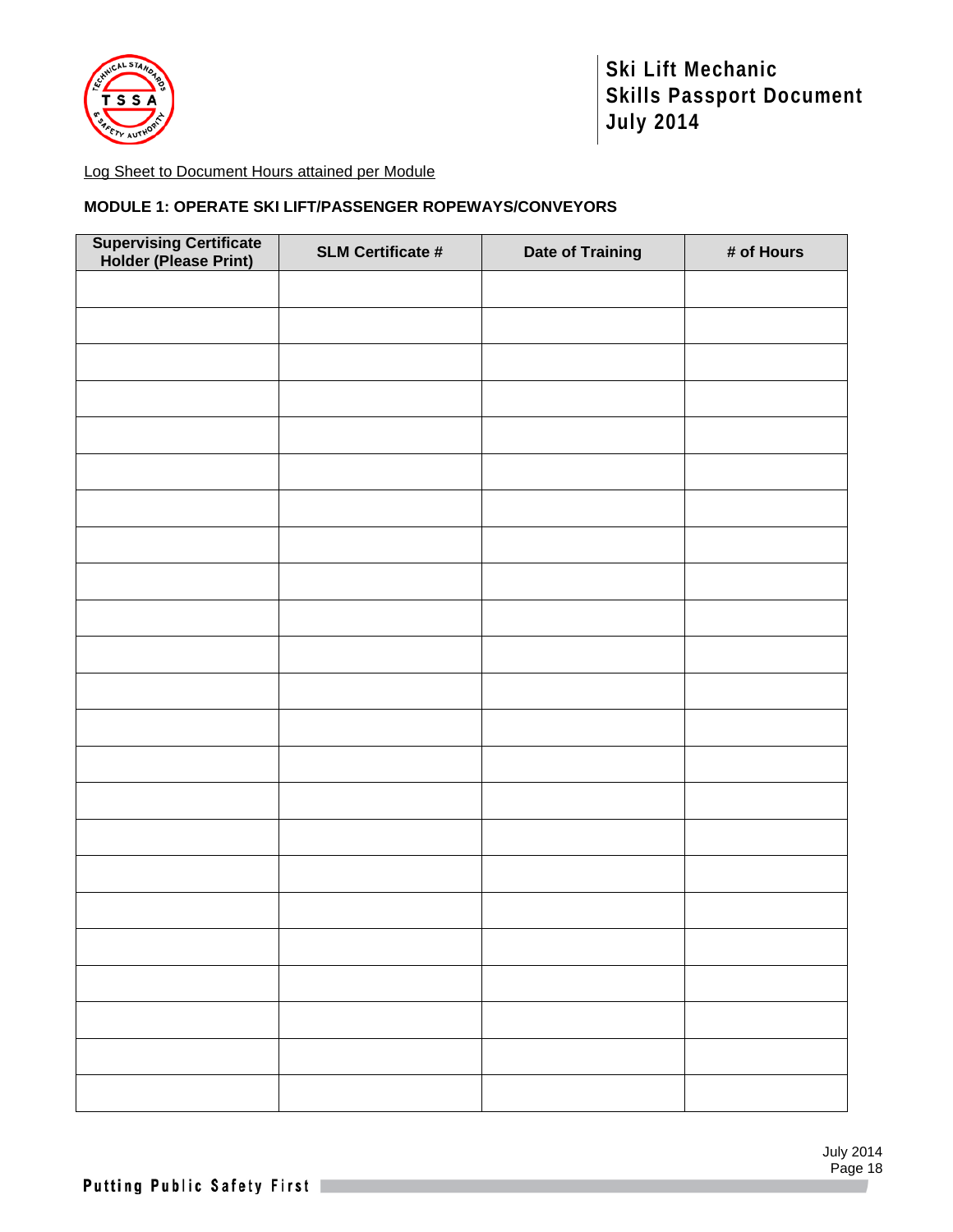

## **MODULE 2: INSPECT SKI LIFT/PASSENGER ROPEWAYS/CONVEYORS**

| <b>Supervising Certificate<br/>Holder (Please Print)</b> | <b>SLM Certificate #</b> | <b>Date of Training</b> | # of Hours |
|----------------------------------------------------------|--------------------------|-------------------------|------------|
|                                                          |                          |                         |            |
|                                                          |                          |                         |            |
|                                                          |                          |                         |            |
|                                                          |                          |                         |            |
|                                                          |                          |                         |            |
|                                                          |                          |                         |            |
|                                                          |                          |                         |            |
|                                                          |                          |                         |            |
|                                                          |                          |                         |            |
|                                                          |                          |                         |            |
|                                                          |                          |                         |            |
|                                                          |                          |                         |            |
|                                                          |                          |                         |            |
|                                                          |                          |                         |            |
|                                                          |                          |                         |            |
|                                                          |                          |                         |            |
|                                                          |                          |                         |            |
|                                                          |                          |                         |            |
|                                                          |                          |                         |            |
|                                                          |                          |                         |            |
|                                                          |                          |                         |            |
|                                                          |                          |                         |            |
|                                                          |                          |                         |            |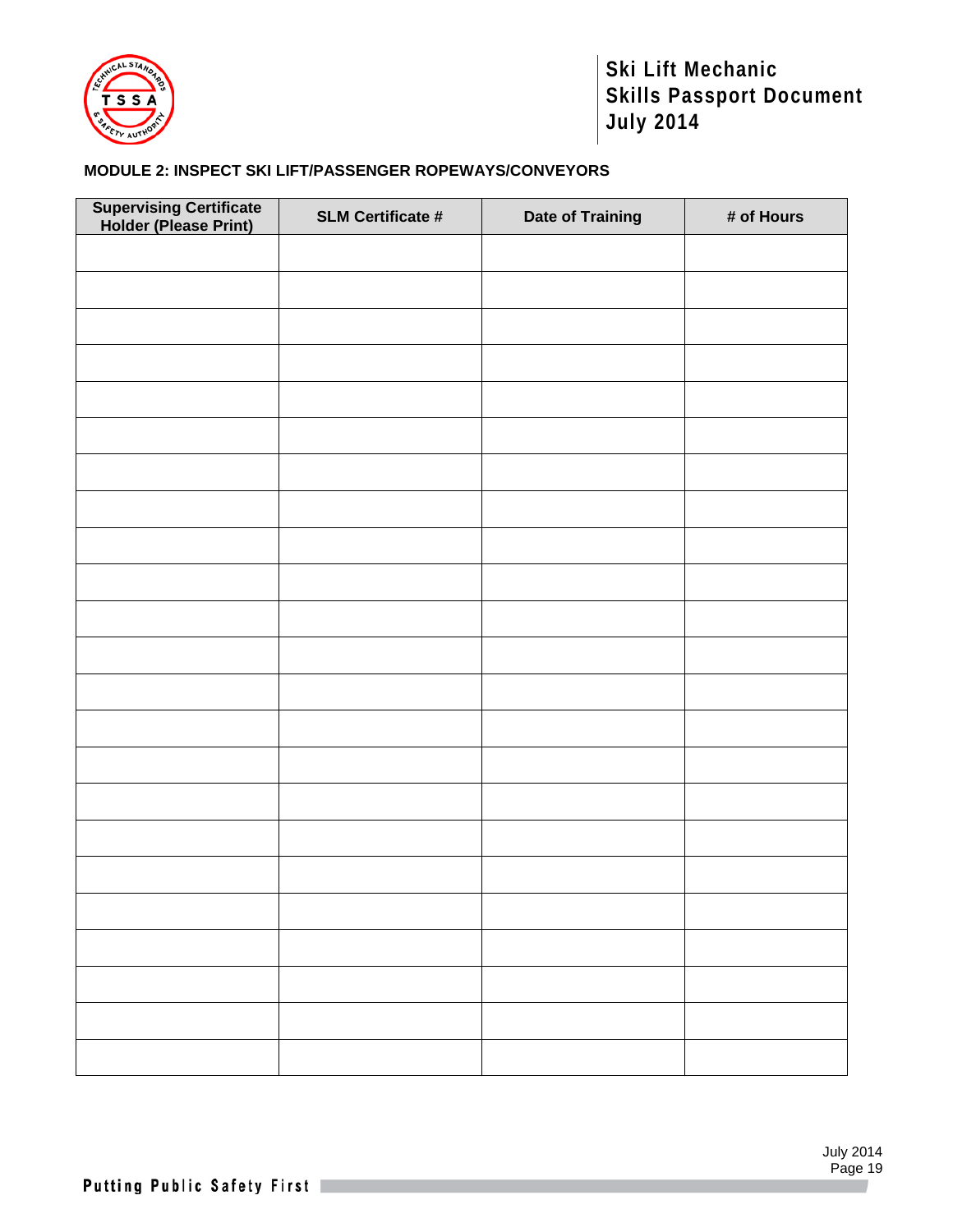

## **MODULE 3: TROUBLE SHOOTING SKI LIFT SYSTEMS**

| <b>Supervising Certificate<br/>Holder (Please Print)</b> | <b>SLM Certificate #</b> | <b>Date of Training</b> | # of Hours |
|----------------------------------------------------------|--------------------------|-------------------------|------------|
|                                                          |                          |                         |            |
|                                                          |                          |                         |            |
|                                                          |                          |                         |            |
|                                                          |                          |                         |            |
|                                                          |                          |                         |            |
|                                                          |                          |                         |            |
|                                                          |                          |                         |            |
|                                                          |                          |                         |            |
|                                                          |                          |                         |            |
|                                                          |                          |                         |            |
|                                                          |                          |                         |            |
|                                                          |                          |                         |            |
|                                                          |                          |                         |            |
|                                                          |                          |                         |            |
|                                                          |                          |                         |            |
|                                                          |                          |                         |            |
|                                                          |                          |                         |            |
|                                                          |                          |                         |            |
|                                                          |                          |                         |            |
|                                                          |                          |                         |            |
|                                                          |                          |                         |            |
|                                                          |                          |                         |            |
|                                                          |                          |                         |            |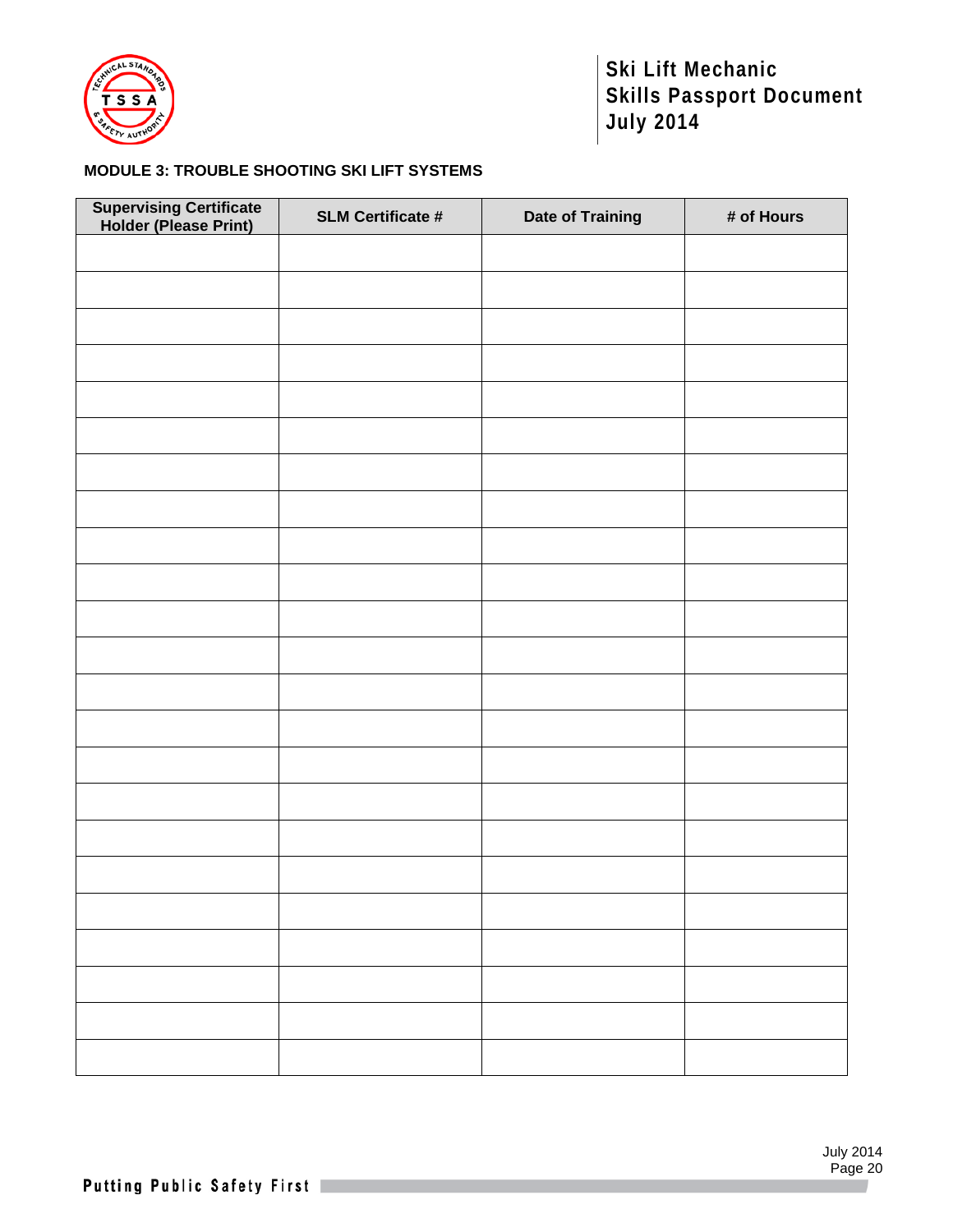

## **MODULE 4: REPAIR, REPLACE AND MODIFY SKI LIFT/PASSENGER ROPEWAY SYSTEMS AND ANCILLARY EQUIPMENT**

| <b>Supervising Certificate<br/>Holder (Please Print)</b> | <b>SLM Certificate #</b> | <b>Date of Training</b> | # of Hours |
|----------------------------------------------------------|--------------------------|-------------------------|------------|
|                                                          |                          |                         |            |
|                                                          |                          |                         |            |
|                                                          |                          |                         |            |
|                                                          |                          |                         |            |
|                                                          |                          |                         |            |
|                                                          |                          |                         |            |
|                                                          |                          |                         |            |
|                                                          |                          |                         |            |
|                                                          |                          |                         |            |
|                                                          |                          |                         |            |
|                                                          |                          |                         |            |
|                                                          |                          |                         |            |
|                                                          |                          |                         |            |
|                                                          |                          |                         |            |
|                                                          |                          |                         |            |
|                                                          |                          |                         |            |
|                                                          |                          |                         |            |
|                                                          |                          |                         |            |
|                                                          |                          |                         |            |
|                                                          |                          |                         |            |
|                                                          |                          |                         |            |
|                                                          |                          |                         |            |
|                                                          |                          |                         |            |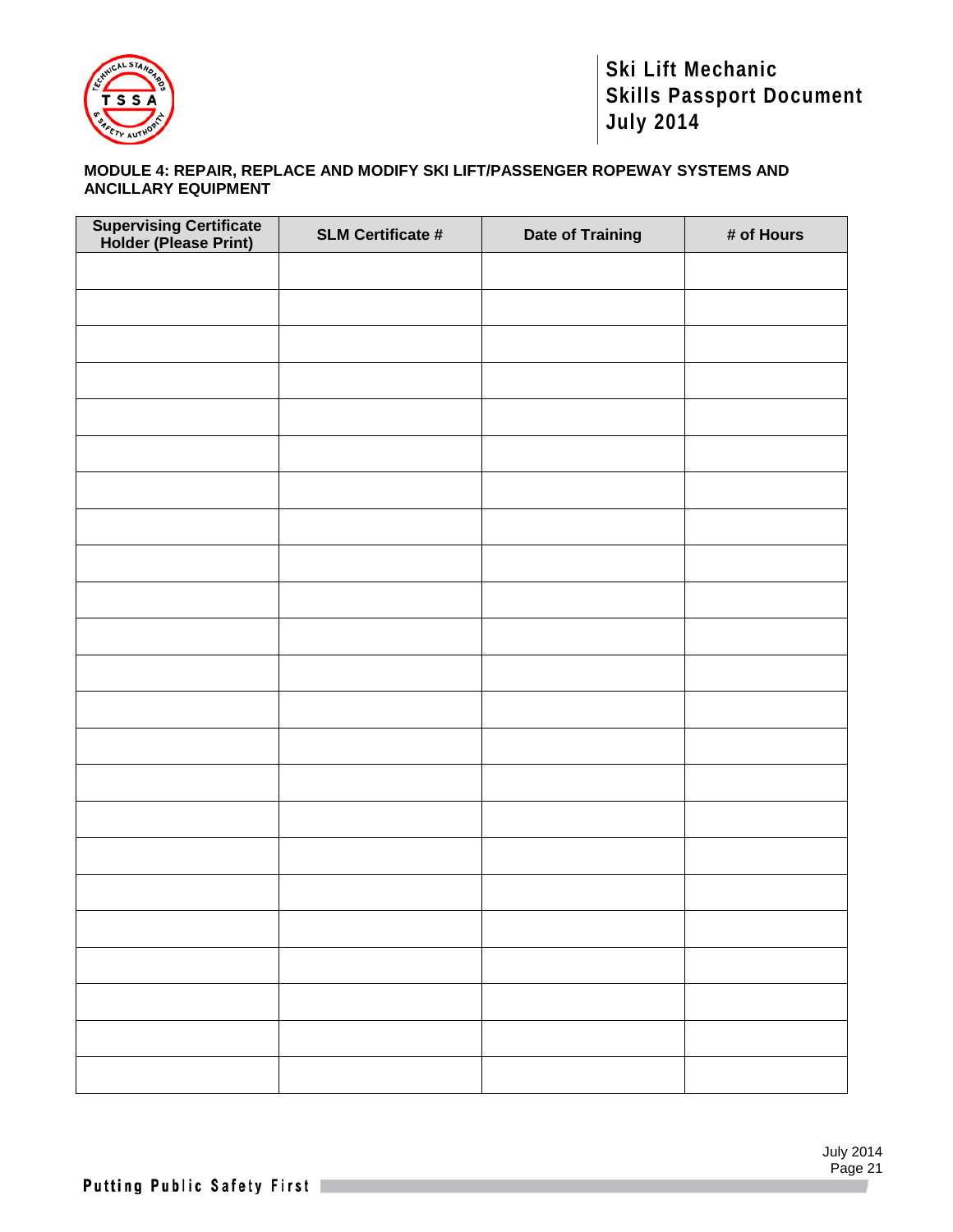

## **MODULE 5: PERFORMANCE TEST SKI LIFT/PASSENGER ROPEWAY SYSTEMS**

| <b>Supervising Certificate<br/>Holder (Please Print)</b> | <b>SLM Certificate #</b> | <b>Date of Training</b> | # of Hours |
|----------------------------------------------------------|--------------------------|-------------------------|------------|
|                                                          |                          |                         |            |
|                                                          |                          |                         |            |
|                                                          |                          |                         |            |
|                                                          |                          |                         |            |
|                                                          |                          |                         |            |
|                                                          |                          |                         |            |
|                                                          |                          |                         |            |
|                                                          |                          |                         |            |
|                                                          |                          |                         |            |
|                                                          |                          |                         |            |
|                                                          |                          |                         |            |
|                                                          |                          |                         |            |
|                                                          |                          |                         |            |
|                                                          |                          |                         |            |
|                                                          |                          |                         |            |
|                                                          |                          |                         |            |
|                                                          |                          |                         |            |
|                                                          |                          |                         |            |
|                                                          |                          |                         |            |
|                                                          |                          |                         |            |
|                                                          |                          |                         |            |
|                                                          |                          |                         |            |
|                                                          |                          |                         |            |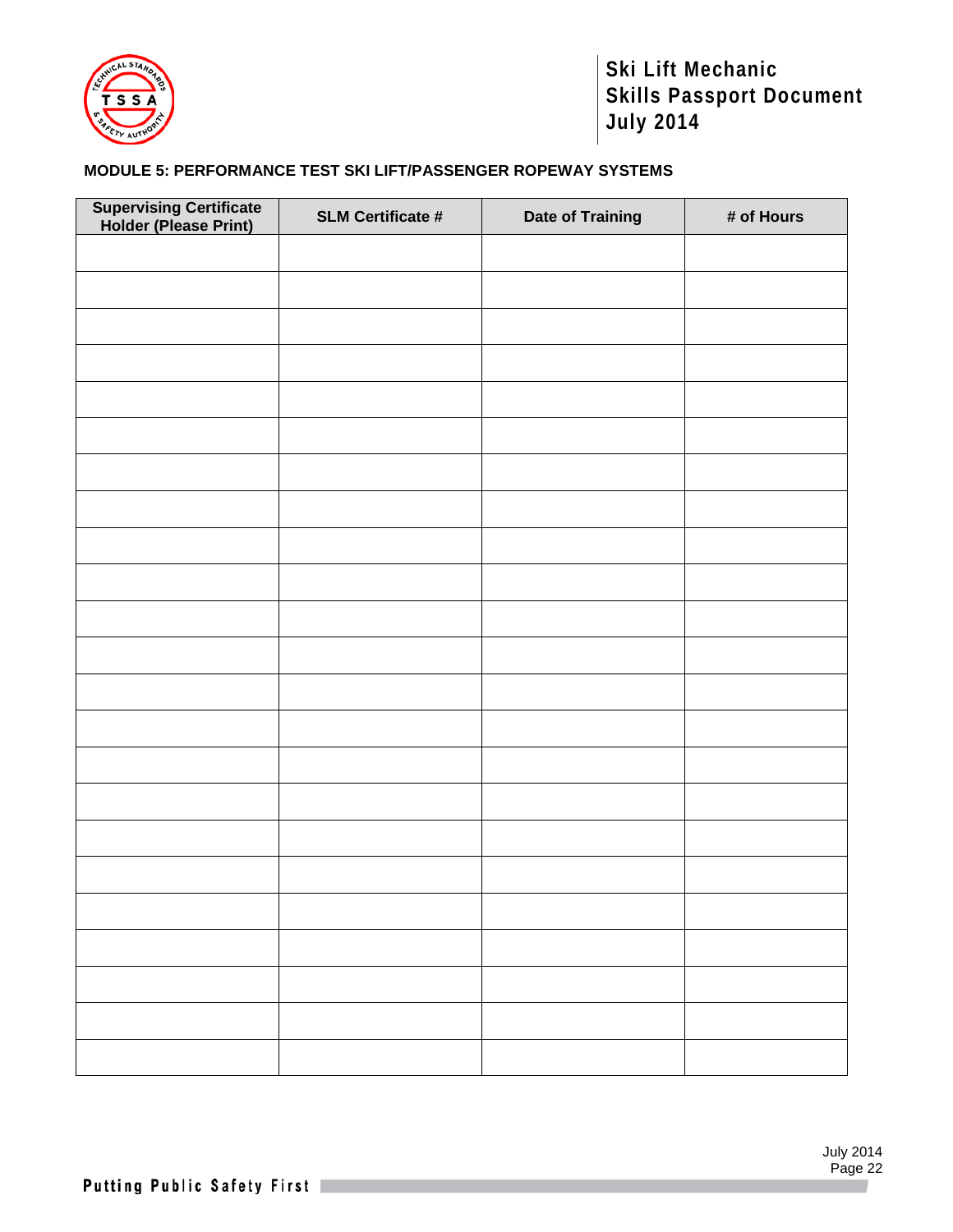

## **MODULE 6: DOCUMENT WORK ACTIVITIES**

| <b>Supervising Certificate<br/>Holder (Please Print)</b> | <b>SLM Certificate #</b> | <b>Date of Training</b> | # of Hours |
|----------------------------------------------------------|--------------------------|-------------------------|------------|
|                                                          |                          |                         |            |
|                                                          |                          |                         |            |
|                                                          |                          |                         |            |
|                                                          |                          |                         |            |
|                                                          |                          |                         |            |
|                                                          |                          |                         |            |
|                                                          |                          |                         |            |
|                                                          |                          |                         |            |
|                                                          |                          |                         |            |
|                                                          |                          |                         |            |
|                                                          |                          |                         |            |
|                                                          |                          |                         |            |
|                                                          |                          |                         |            |
|                                                          |                          |                         |            |
|                                                          |                          |                         |            |
|                                                          |                          |                         |            |
|                                                          |                          |                         |            |
|                                                          |                          |                         |            |
|                                                          |                          |                         |            |
|                                                          |                          |                         |            |
|                                                          |                          |                         |            |
|                                                          |                          |                         |            |
|                                                          |                          |                         |            |